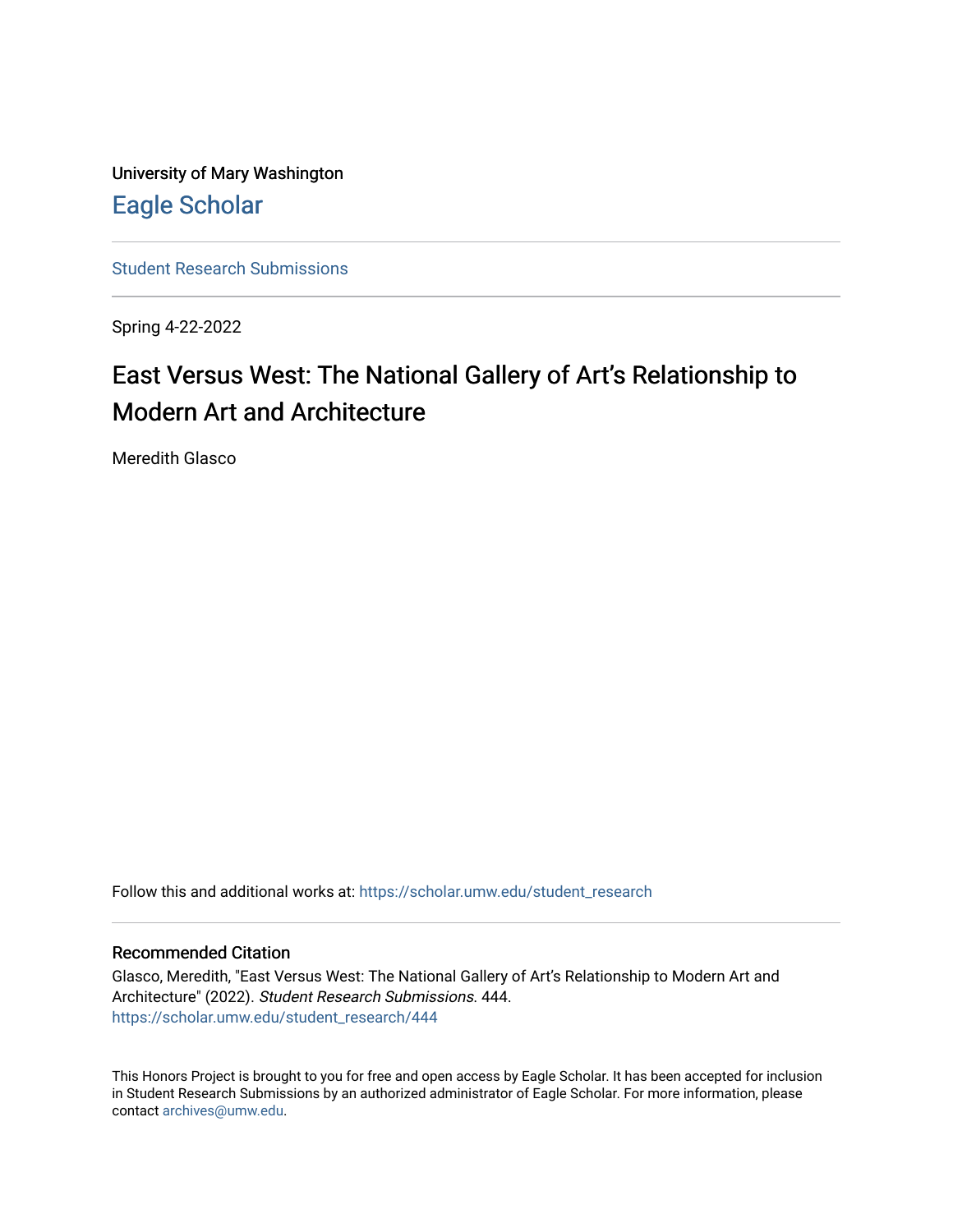East vs. West: The National Gallery of Art's East Building Identity and Relationship to Modern Architecture

> Meredith Glasco ARTH 491: Individual Study Final Paper 4/22/22 Dr. Kim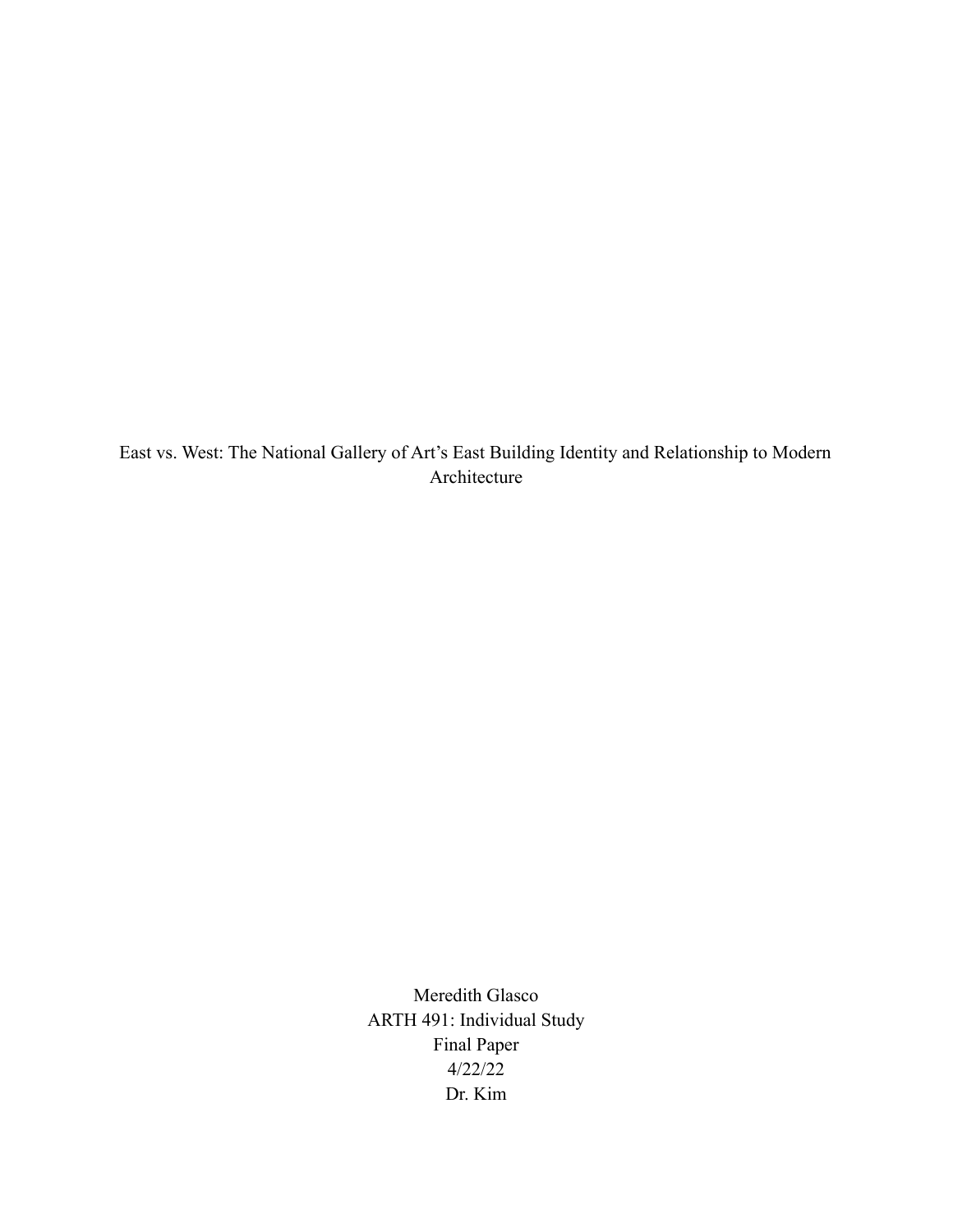### Contents

| Acknowledgments |                                                                                                                                         | $\ddotsc$<br>111 |
|-----------------|-----------------------------------------------------------------------------------------------------------------------------------------|------------------|
| Introduction    |                                                                                                                                         |                  |
| Chapter 1       | <b>Material Culture</b>                                                                                                                 |                  |
| Chapter 2       | Research Center of Washington, D.C.                                                                                                     | 10               |
| Chapter 3       | The Architecture of the Art Museum after the East Building<br>Is the placement of Art within the East Building Isolationist or Freeing? | 16               |
| Conclusion      |                                                                                                                                         | 19               |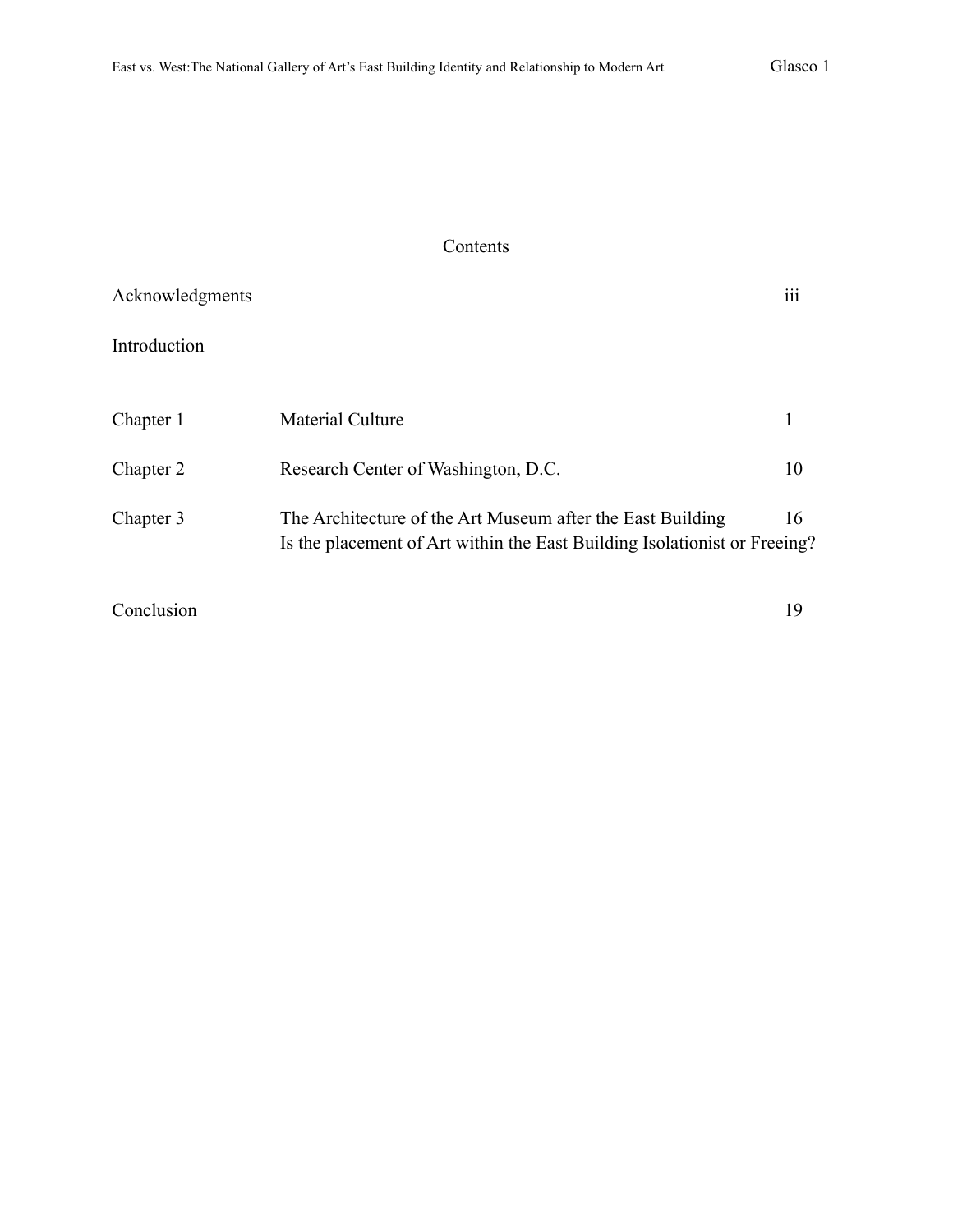#### Acknowledgments

This research was supported by the University of Mary Washington's Department of Art and Art History. I thank Dr. Suzie Kim for her knowledge, grace, and undying support for this project. She has been an amazing resource and friend during this time of research and stress.

I also would like to thank Dr. Julia DeLancey, Liam Kirkpatrick, Sophia Maldonado, and Mario Martinez for being wonderful peers (and professors) and acting as references for sharing tips on undergraduate/graduate school transitioning research.

I hope this paper will help researchers understand some of I.M. Pei's architectural stylings and how the nature of the National Gallery of Art has evolved in context to art history.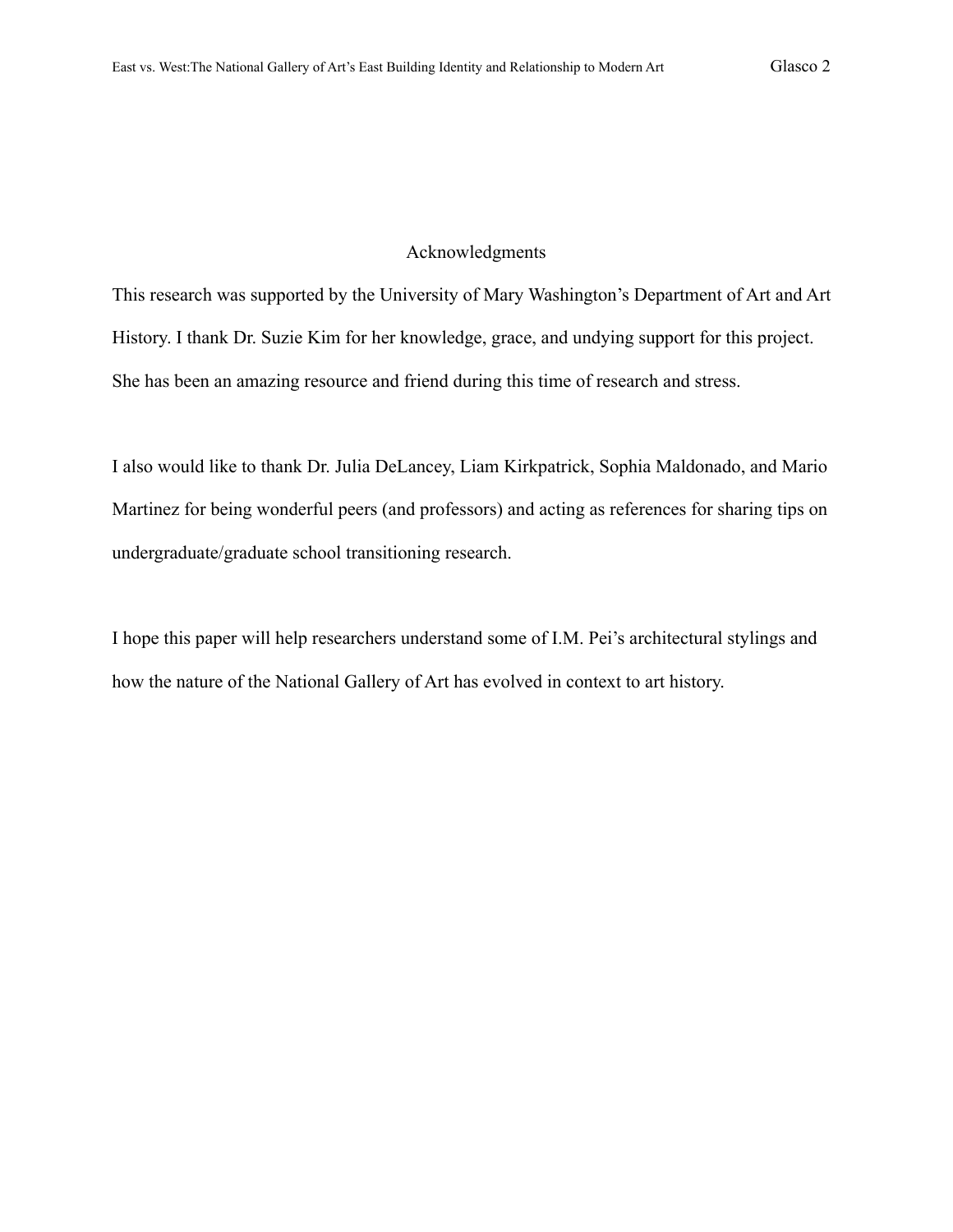The National Gallery of Art (NGA) in Washington, D.C. sits on the National Mall as the national collection of art from both local and international artists. This museum started through the collection of US Secretary of the Treasury, Andrew W. Mellon, whose collection spanned thousands of artifacts and paintings. Construction on the West Building began in 1937 and finished in December 1940. Then-President Franklin D. Roosevelt dedicated the museum as a national community art space on March 17, 1941. Art within the NGA's West Building span all art movements up until the turn of contemporary art when the collection outgrew its classical walls. A new question was raised in the Capitol community; to add on to the NGA and replicate the motifs of the West Building, or create a new structure that would need its own identity. Research for this paper is a combination of several sources, including interview transcriptions, textbooks, and professional articles. A late 1990s interview with I.M. Pei (1917-2019) gives his personal insight into his architectural and spatial desires for the East Building, as well as the architecture that came afterward. This paper argues that the National Gallery of Art's East Building in Washington, D.C. is both a space for celebrating and isolating modern and contemporary art through the use of local material and reforms the museum experiences through I.M. Pei's neo-contemporary architectural relationships, becoming a cultural research center for the art history field and influence on the non-traditional forms of art museum architecture after the East Building.

#### **I. Material Culture**

It is impossible to describe the societal impact the East Building has had on its neighboring museums without first expanding on its materials and form. The East Building's development began in the 1930s as the original West Building was under initial construction. Though the need for addition would not arise until the 1960s, Mellon also added the extra site in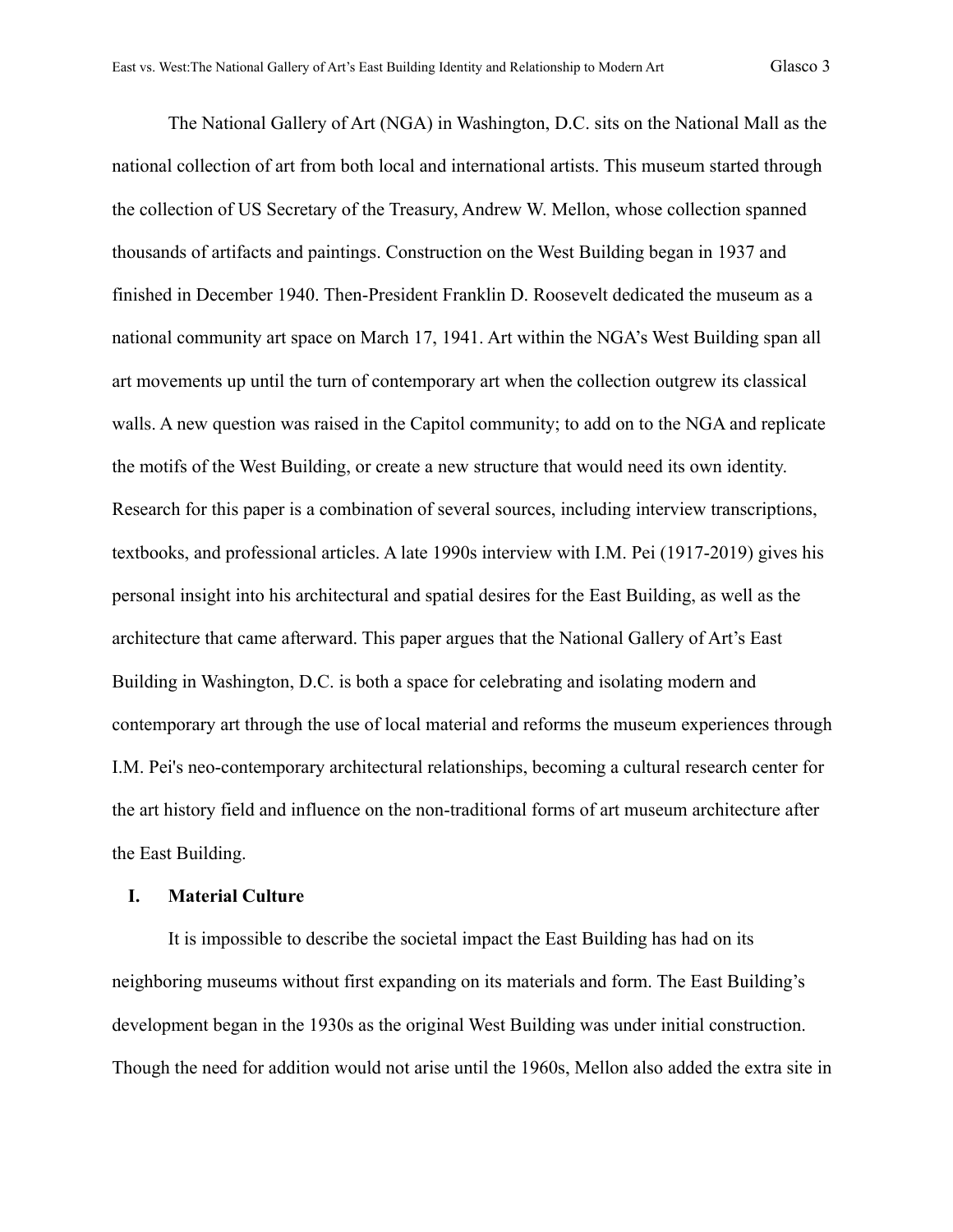his gift to the museum for future needs.<sup>1</sup> Kopper's textbook, *National Gallery of Art*, is the premier reference book for the National Gallery, going into specialized details about the planning, construction, and legacy of both wings from its opening in 1971 until the book was written in 2018. Opened to the public in June 1971, the empty trapezoidal site reserved for expansion of the National Gallery (or NGA for short, and specifically referring to the West Building) led to many problems of how to adequately create a functional and aesthetically pleasing facade. Pietro Bellushi (1899-1994), a renowned architect known for proposing modern themes to city architecture and is credited with creating the MetLife Building and the Cathedral of St. Mary of the Assumption, was asked by the NGA's overseeing trustees to find a suitable architect for the new structure.<sup>2</sup> The first two directors of the National Gallery of Art were David Finley and John Walker, both men would dream of expanding the space in the West Building as the second World War caused an explosion in donations to the Andrew W. Mellon Collection.<sup>3</sup> In the 1960s, under Walker, the NGA would host an expansion project to fulfill the nation's desire to see more of the extended collection by sending out traveling exhibitions across the nation.<sup>4</sup>

After traveling to different sites for each possible commissioned architect, the Trustees were stunned by the sculptural ingenuity of Chinese-American architect, Ieoh Ming Pei, better known as I.M. Pei  $(1917-2019)$ .<sup>5</sup> Pei was born in Hong Kong, China and recounts seeing the Park Hotel in Shanghai, one of the first western skyscrapers and the first one he had ever seen.<sup>6</sup> The classical styling of the twenty-six story high building was a part of Shanghai's emerging

<sup>1</sup>Philip Kopper, *America's National Gallery of Art,* Princeton: Princeton University Press, 2016.

<sup>2</sup>Maygene Daniels and Susan Wertheim, *National Gallery of Art: Architecture + Design (*Washington: National Gallery of Art Press): 15-16.

<sup>3</sup> Anthony Alofsin, ed., *Modernist Museum in Perspective: The East Building, The National Gallery of Art* (2009, London: Yale University Press),12.

<sup>4</sup> Alofsin, *Modernist Museum in Perspective: The East Building, The National Gallery of Art*, 25.

<sup>5</sup> Daniels and Wertheim, *Architecture + Design,* 37.

<sup>6</sup> Gero von Boehm, *Conversations with I.M. Pei with I.M. Pei,* (New York: Prestel Verlag, 2000.), 33.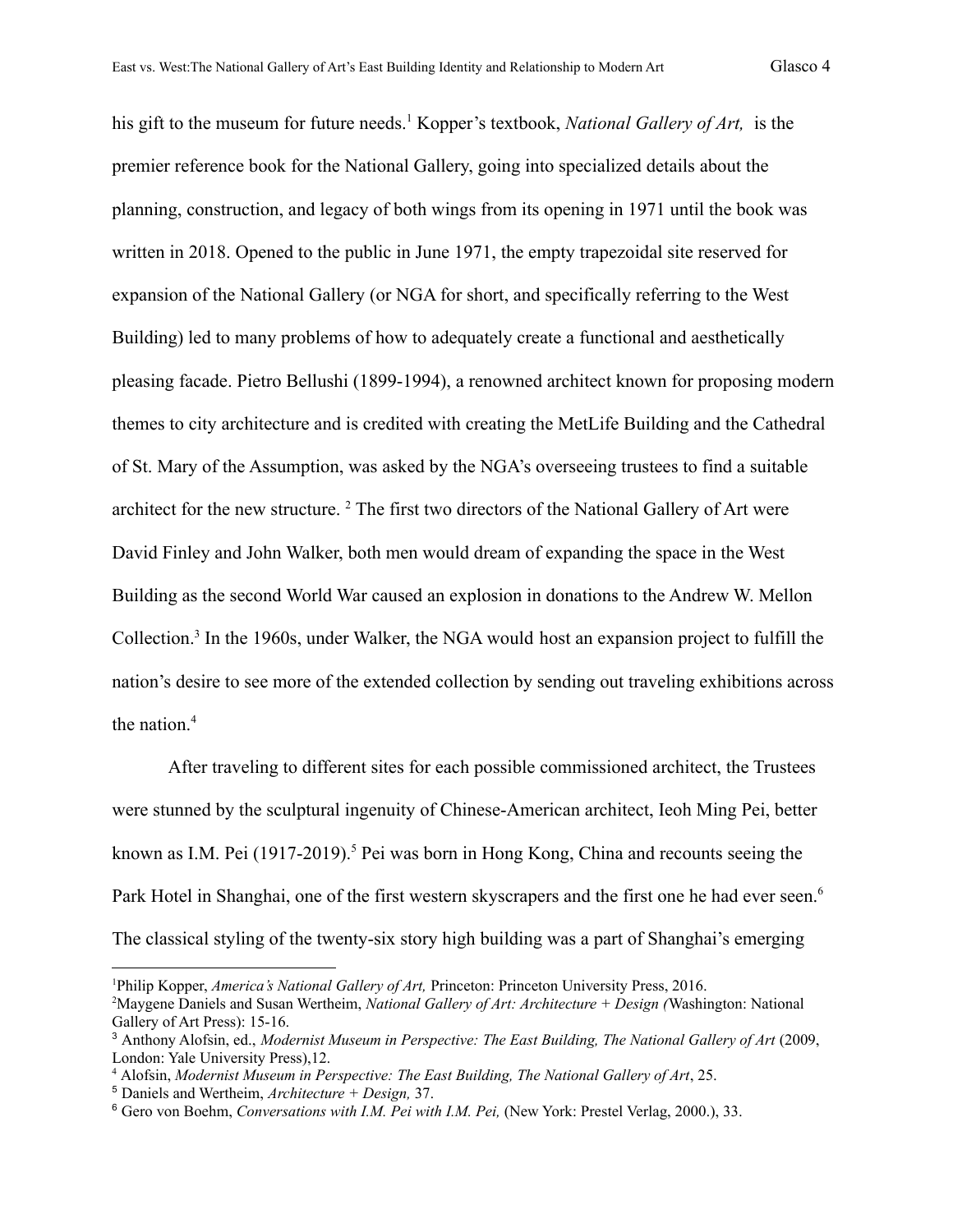Westernized bank, called the Bund, that was inspired through commercialization of China.<sup>7</sup> Pei saw the way that Shanghai was integrating western architecture into their city with new materials that allowed for higher structures, and essentially new ornamentation. When Pei emigrated to the United States in 1935, he would not be able to return to China until 1974, after he had built the East Building. There is a sense of how much the traditions of Hong Kong before the Cultural Revolution must have stayed with Pei, especially those of his practicing Buddhist mother and the Confucian foundation of China's government at the time.<sup>8</sup> Pei talks in his interview with von Boehm about how important light is to the experience of the visitor to all of his buildings, so it is no wonder that one of the largest attractions to the East Building is its main atrium.<sup>9</sup>

Pei's angular and quasi-Pueblo Revival repertoire of the Mesa Laboratory of the Center for Atmospheric Research (CAR) in Boulder, Colorado, built in 1961, was a fresh take on the look of research buildings. The use of poured and then formed/stamped concrete as a cladding material on the Research Center meant that its walls had both had substantial textural feel and rich, saturated earth tones to contrast the research going on within the building. Meant to simultaneously fit into the surrounding plains and create a substantial part of the Boulder cityscape.

Compared to the Pantheon-inspired dome and Beaux-arts entrance of the West Building, the East Building's only unifying element between them is the veneer made of Tenessee pink marble. This dusty pink marble is not a true marble stone and was discovered in East Tennessee in the late 19th century as a quarrying industry for rural laborers.<sup>10</sup> White marble accounts for the complete exterior of two important structures in D.C.: the Washington Monument, Lincoln

<sup>7</sup>Von Boehm, *Conversations with I.M. Pei*, 22-23.

<sup>8</sup>Von Boehm, *Conversations with I.M. Pei*, 34-36.

<sup>9</sup> Von Boehm, *Conversations with I.M. Pei,* 23.

<sup>&</sup>lt;sup>10</sup> Wayne G. Powell, "Tennessee Marble,"

[http://academic.brooklyn.cuny.edu/geology/powell/613webpage/NYCbuilding/TennesseeMarble/TennesseeMarble.h](http://academic.brooklyn.cuny.edu/geology/powell/613webpage/NYCbuilding/TennesseeMarble/TennesseeMarble.htm) [tm](http://academic.brooklyn.cuny.edu/geology/powell/613webpage/NYCbuilding/TennesseeMarble/TennesseeMarble.htm)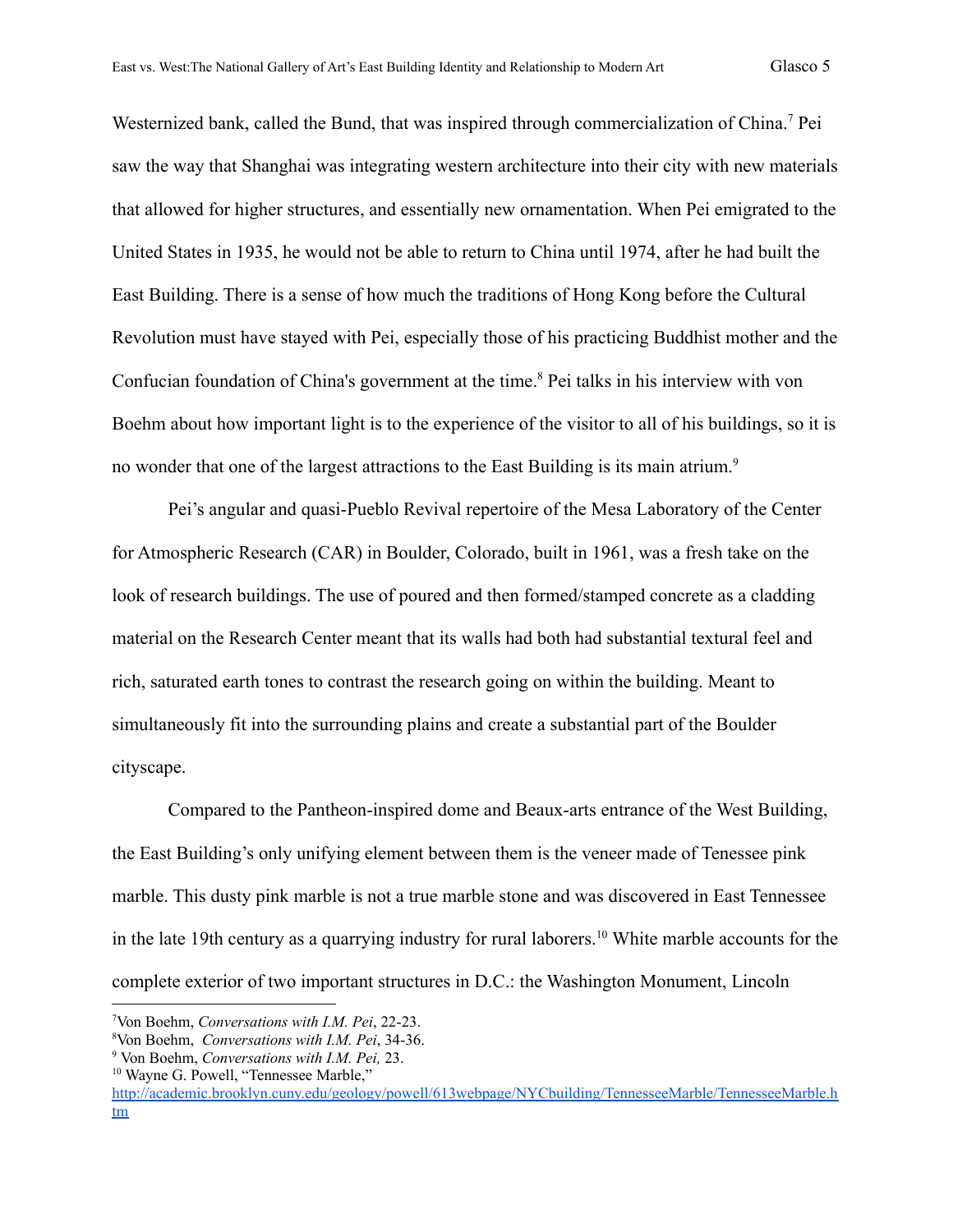Memorial, and the Tomb of the Unknown Soldier. <sup>11</sup> White marble is used in most of D.C's interior buildings as a characteristic of the Greek and Roman architectural revival style used for example in the White House, Capitol Building, and National Archives. This stone is extremely visible and is seen as a status symbol of both wealth and purity of values within D.C. architecture. So, why would both architects, John Russell Pope of the West Building and I.M. Pei of the East Building, use a different colored marble from the rest of the city if they wanted to create cohesive aesthetics within the National Mall? For Pope, the answer was to distinguish the National Gallery of Art as the romanticized architectural branch of Washington's physical identity. For Pei, the answer was both an echo of Pope's desire to create a harmonized instead of cookie-cutter building and to further stand out with the use of one shade of the pink marble compared to the several used on the facade of the West Building. There are seven distinctly different shades of Tenessee pink marble on the West Building, gradient from very light pink at the cornice to almost a dark lavender-gray at the bottom. John Russell Pope, the architect of the original NGA, wanted to expand the vertical lift of the building and make it disappear into a clear overhead sky. 12

But even then, why is the East Building "plain" or so unornamented on the outside? At the Massachusettes Institute of Technology (MIT), Pei's architectural inspiration was found in Modernist architecture most notably used by famed Swiss-French architect, Le Corbusier  $(1887-1965)$ .<sup>13</sup> Le Corbusier visited MIT in November 1935 during a time in Pei's college education that he found lacking in contemporary approaches to materialism.<sup>14</sup> Later, when attending the Harvard Graduate School of Design, Pei was introduced to Bauhaus through his

<sup>11</sup>"US Capitol Building," *Architect of the Capitol.gov,* accessed March 1, 2022. <https://www.aoc.gov/explore-capitol-campus/buildings-grounds/marble>

<sup>12</sup>Daniels and Wertheim, *Architecture+Design*, 15-16.

<sup>13</sup>Von Boehm, *Conversations with I.M. Pei*, 36

<sup>14</sup>Von Boehm, *Conversations with I.M. Pei*, 36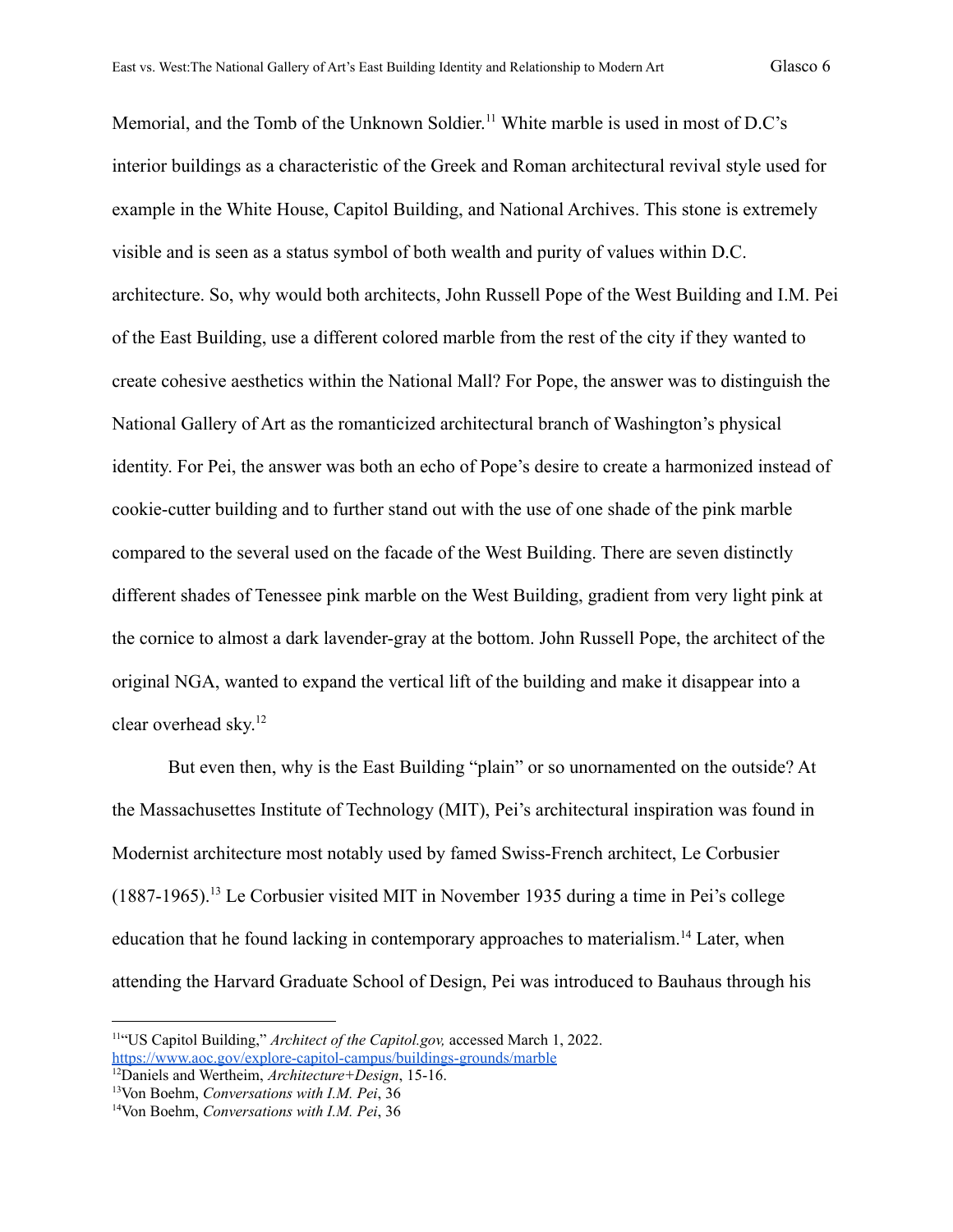program's director, Walter Gropius (1883-1969).<sup>15</sup> Through Gropius' discipline and the emerging artist movement of Abstract Expressionism, Pei slowly begins to build his own identity through Bauhaus's ideals of minimalism while focusing on the connection between organic and angular forms as they appear in the natural environment.

In Colorado, the heavy and thick walls of the CAR were a continuation of the mountainous region of the surrounding Boulder. Washington, D.C. is a Beaux-Arts, man-made city and the National Mall is a rectangular row of glamorous Americanized classic architectural styles. This showroom of styles means that visitors are constantly fighting the urge to look to the next building to analyze the structure of the museum about its contents. Pei needed to utilize the recognizable coloring of the West Building to draw attention to the new structure. But, if he erected a structure that was too similar, the East Building would become a "blur" to the cityscape of D.C.

The corners of the plot meant that Pei could not design with a regular form like the West Building. While Pei was creating the plan for the site of the East Building, he said "The site was not my first concern. I guess my first concern was the fact that it was on the great National Mall of Washington, D.C. I was more concerned about symbolism than anything else."<sup>16</sup> Meaning the irregular shape of the site was less important to his creative plan than the architectural styling and relationship of spaces within the building as part of the same aesthetic community around it. The National Mall of D.C. is a vast collection of different architectural aesthetics, though they are all systematically tied together with their sprawling size and mixed use of Greco-Roman motifs like columns, and vertical emphasis. He was not looking to build a monument for himself

<sup>15</sup>Von Boehm, *Conversations with I.M. Pei,* 37

<sup>16</sup>Von Boehm, *Conversations with I.M. Pei,* 63.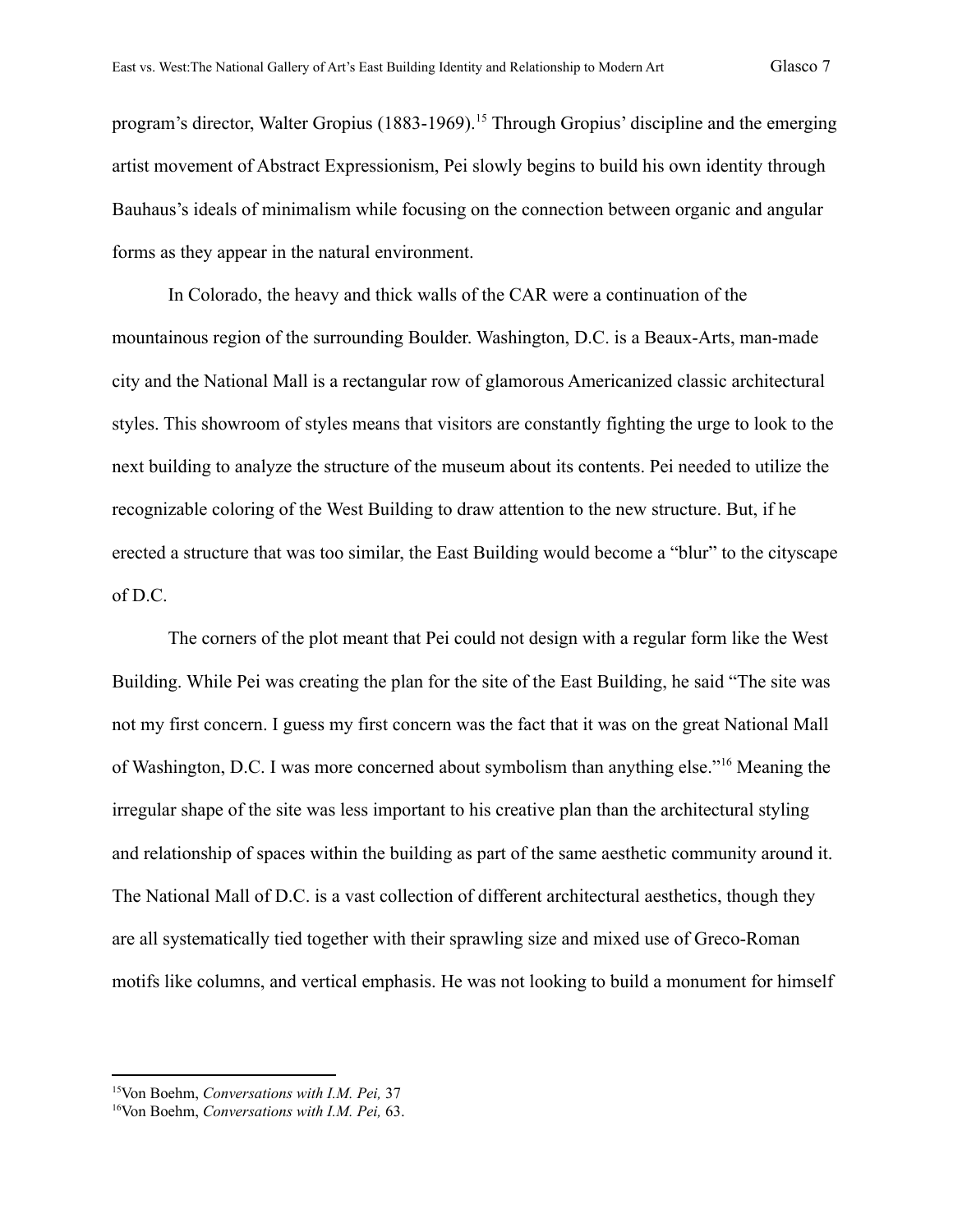Looking overtop of the East Building, the form can be categorized into three structures; the main atrium and two towers. Tennessee pink marble with the darker lavender-gray grain was selected for most of the outside cladding material and was stacked horizontally to replicate smooth cinderblocks and the structure of the West Building. This creates a homogenous and sleek surface. There is no ornamentation of the building, relying on the form to draw the eye of the viewer around the structure. At the tops of the two towering "ears," or towers, a vertically-stacked row of marble differentiates the top as a pseudo-crown molding. Around the doorways of the towers' shared terrace is quoining. Quioning is the deliberate misalignment of blocks, usually through different colored bricks or sandstone, to draw attention to the main entranceway. Though the color difference between the lavender-gray and pink marble is not negligible in direct sunlight, it is possible Pei meant for this design to appear better in cloudier weather. The veining of quartz or a true white-colored marble stone is visible in most blocks that can be seen up close. As the museum opened to critique, Benjamin Fogey, a columnist for the *Washington Star,* states that the atrium was the most impressive part of the East Building, rather than any of the artworks on display. 17 Instead of being on one side of the other, some critics decided to straddle the line with mixed reviews like an anonymous letter from a visitor;"It is a magnificent monument, truly a beautiful building, fascinating no end, and really something to see. But, as an art museum, it is a giant jungle gym…Unless of course, you call the great central shaft of light the major piece of art being exhibited."<sup>18</sup>

Inside the main triangular atrium of the East Building is the bracketed southern side (towards the National Mall) with a razor-thin wall separated by a small garden space overlooked by floor-to-ceiling windows. This wall is a modern sculpture in itself and has never failed to

<sup>&</sup>lt;sup>17</sup>Alofsin, "The Opening of the East Building: Acclaim and Critique," 47-8.

<sup>18</sup>Alofsin, "The Opening of the East Building: Acclaim and Critique*,"* 50.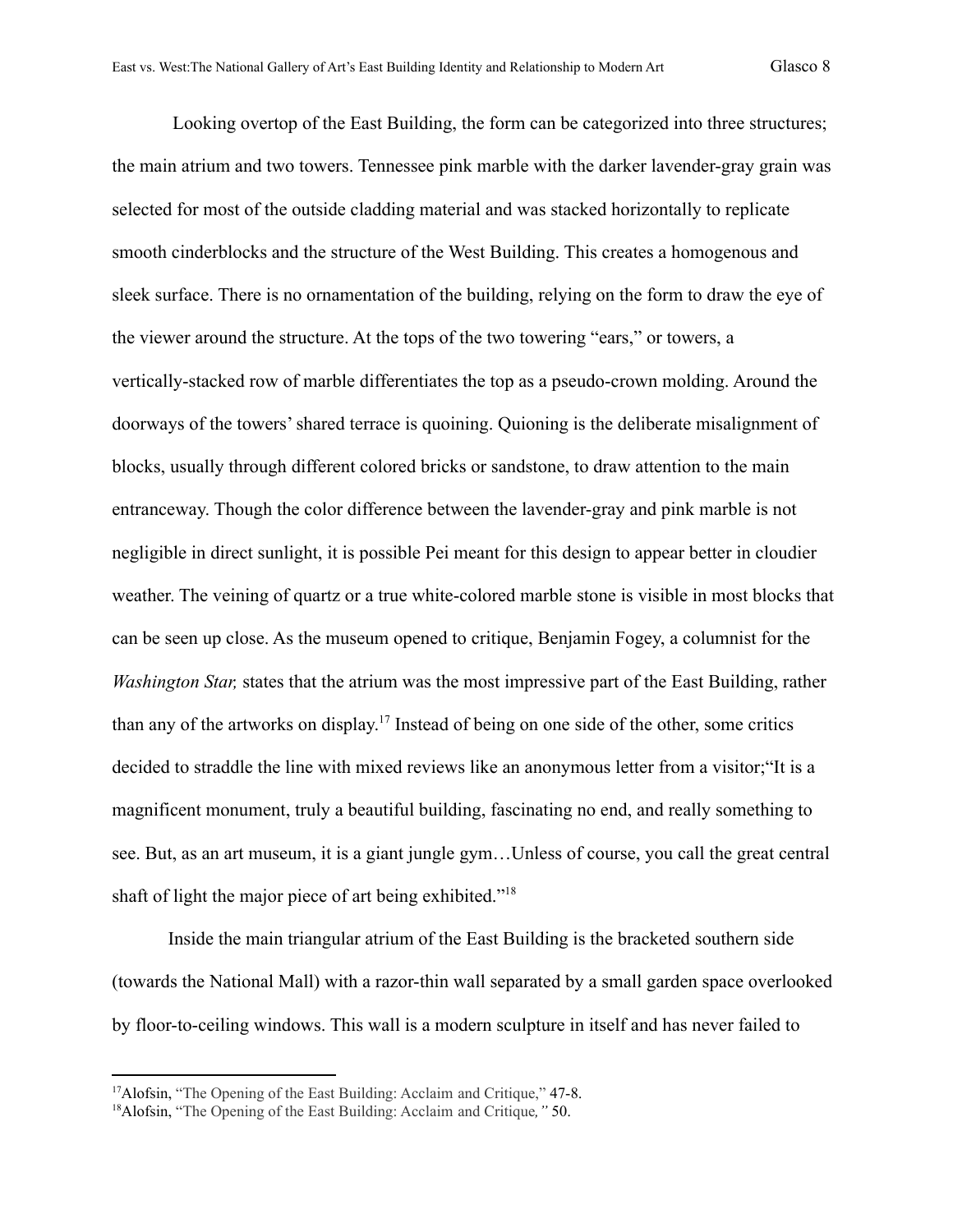draw the eye away from the front entrance's sleek appearance. Anthony Alofsin remarks in his book *Modernist Museum in Perspective: The East Building, The National Gallery of Art* that"Visitors love touching the acute angle of the southwest corner to test its sharpness. Recent cleaning of the interior marble of the atrium has not completely removed the evidence of this desire to feel the texture of stone where, just inside the entrance, thousands of visitors rubbed their fingers over the letters of the architect's name, [I.M. Pei], adding to the patina of the building."<sup>19</sup> Pei discusses in his conversation with Gero von Boehm that he has tried to fix the staining of the razor thin entrance wall to the right of the main entrance, several times, but visitors are so enthralled with the thinness that he eventually gave up trying to mimic the original color of the stone.<sup>20</sup> This statement from Pei is heartwarming because of the way that Pei views his own stamp on the East Building. It is possible for architects to stop trying to keep up a building due to the loss of architectural integrity, yet Pei instead embraced the patina of the visitors' acknowledgments.

Flooring within the atrium echoes the tradition of marble within the interior of D.C. buildings, though this time Pei decides to use the same pink marble. Keeping with the angular theme of the overall museum, the pink marble floor tiles are cut into isosceles triangles in the slight alignment of rows. Differing color variations from a darker pink to the lightest-almost light pink form a waving gradient of color from the second-floor atrium's balcony. Some tiles span in rows, while others have their longest points together and form starburst patterns. This creates a sense of continuity throughout the entire building, except for the gallery spaces that have their coordinated flooring: wood within modern and contemporary art spaces, and carpet within the 19th-century French Painting exhibition. Though most of the tiles face in opposite directions,

<sup>19</sup>Alofsin, *Modernist Museum in Perspective: The East Building, The National Gallery of Art,* 12.

<sup>20</sup>Von Boehm, *Conversations with I.M. Pei*, 68.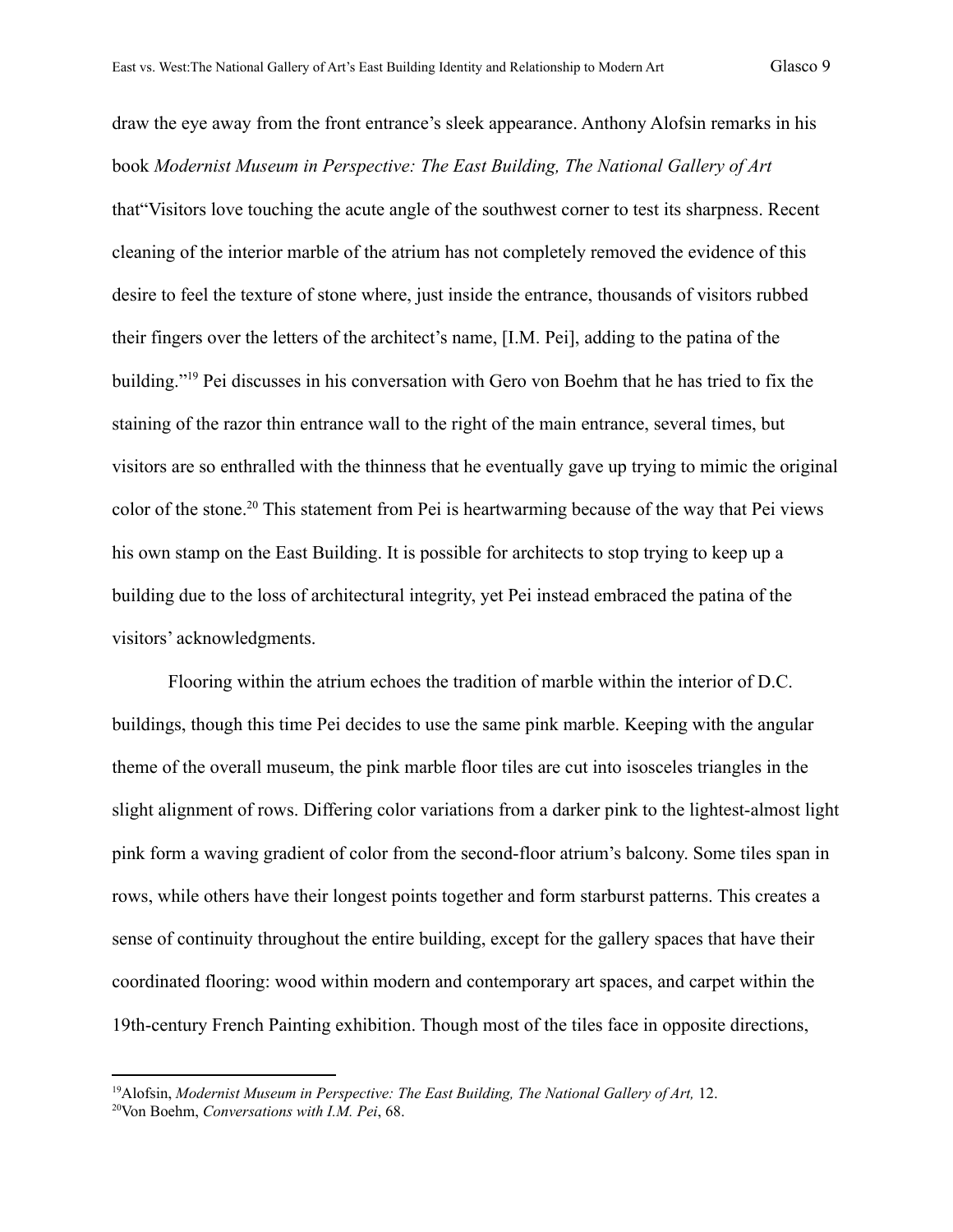after a few minutes of contemplation, the points of the triangles form lines that lead in different directions throughout the museum as a walking guide. The placement of the front entrance is not on a main street or facing the National Mall. Having the main entrance of the East's Building face one of the exits of the West Building allows for a flow from one wing to the other. It separates the atmospheres of the National Mall's tourist attraction and the bustle of Pennsylvania Avenue NW, creating a buffer zone for contemplation of art without the distractions of other

buildings. There was significant pushback to this space however. Nicknamed the Fourth Street Plaza, the space between the two wings has a "carpet" of cobblestones that purposefully separate the two roads of Pennsylvania Avenue NW and Madison Drive NW as a pedestrian-friendly space.<sup>21</sup> A sort of community living room with tables and chairs for visitors to enjoy the view of both the museums and the National Mall, if so.

It took seven years for there to be a public celebration of the opening of the East Building, so there is a discrepancy between the opening critique of 1974 and the public opening in 1978. In 1978, President Jimmy Carter gave a speech that would formally "accept" the East Building as a gift to the United States as an extension of the original National Gallery.<sup>22</sup> Overall there was seemingly endless praise of Pei's new project, though the critics were smaller, they were certainly louder. The general complaint against the East Building was that it was too expressive or modern for Washington's conservative and professional image.<sup>23</sup> One of the sticking points for critics was David Smith's *Voltri* sculpture series, the first installation to be held within one of the Towers.<sup>24</sup> This art was a part of the 1978 art exhibition, *American Art at* 

<sup>21</sup>Neil Harris, *Capital Culture: J. Carter Brown, the National Gallery of Art, and the Reinvention of the Museum Experience,* Chicago: University of Chicago Press, 2013, 146-147.

<sup>22</sup>Alofsin, "The Opening of the East Building: Acclaim and Critique*,"* 48.

<sup>23</sup>Alofsin, "The Opening of the East Building: Acclaim and Critique*,"* 48.

<sup>24</sup>Alofsin, "The Opening of the East Building: Acclaim and Critique*,"* 50.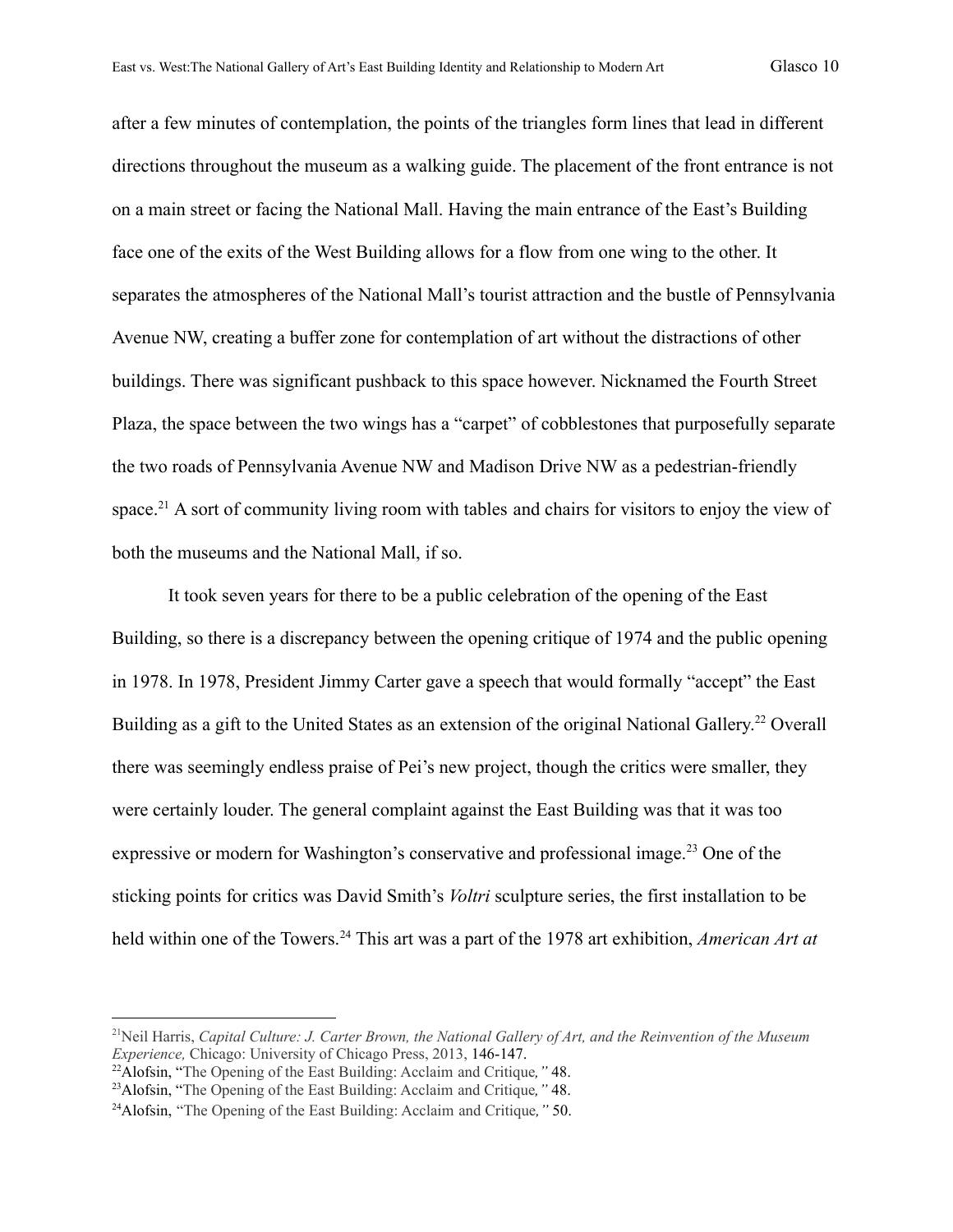Mid-Century: The Subjects of the Artist.<sup>25</sup> It represents one of the first ways the East Building would represent its new identity in modern art and how they would use the spaces of the Towers in the future.

From the National Mall, it is on the complex Madison Drive NW facade, (looking from the National Mall), Pei truly articulates elements from modern and contemporary art. Windows that bring massive amounts of light into the two-story atrium are hidden between the right side of the right tower and another, larger razor-thin wall that looks as if it were shaved off of the right tower. This wall extends diagonally over the atrium and connects to the opposite corner on Pennsylvania Avenue NW and 3rd Street NW. on Madison Drive NW, the building is broken into three distinct forms. The first is the flat walled edge of the razor-thin wall, then moving towards 3rd street, is a clash of panel windows interrupted by a top-floor terrace space, then the building connects to another angular collection of thin walls. The terrace is utilized by the museum cafe for seating and features a couple of small built-in greenspaces. Underneath the terrace sits six levels of flat, floor-to-ceiling panel windows separated by concrete slabs. Two diagonally thin walls hide a three-window wide wall into the central atrium. Pei explains why the atrium takes up so much space in the general footprint of the East Building, "They [Pei's children] loved the Guggenheim. They loved the huge void in the middle and the snail-like ramp on which they could run around. I wanted to create the same kind of attractive environment to display the collection to the art-loving public, It is just that today's museum must pay greater attention to its educational audience."<sup>26</sup> This atrium brings in natural light, allowing for the polish of the flat stone to shine and create a new color of the open space.

<sup>&</sup>lt;sup>25"</sup> American Art at Mid-Century: The Subjects of the Artist," National Gallery of Art.gov, accessed April 1, 2022. [https://www.nga.gov/exhibitions/1978/subjects\\_artist.html](https://www.nga.gov/exhibitions/1978/subjects_artist.html)

<sup>26</sup>Von Boehm, *Conversations with I.M. Pei,* 64-65.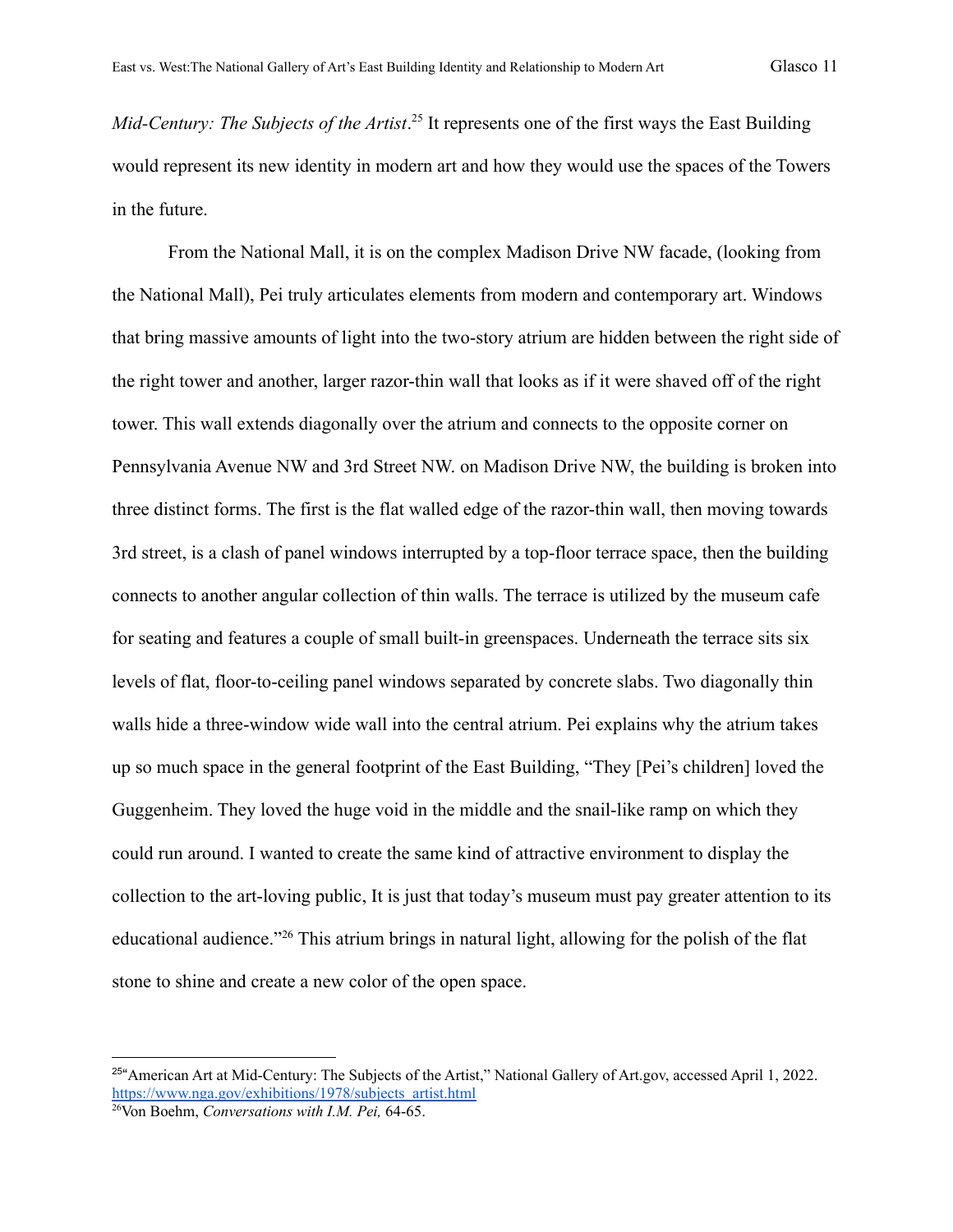#### **II. Research Center of Washington, D.C.**

The East Building houses the National Gallery of Art's library and servers for the digital collection, meaning that the educational and research goes on in a separate space from the original building. This may have been part of the design for the contemplative aspect of the atrium and entrance you must pass through first. This vision of a grand research center was not thought of until 1969 when J. Carter Brown became the NGA's third Executive Director. <sup>27</sup> After the West Building had been open for twenty years, the collection was starting to make the small storage areas burst with the number of donations, gifts, and bequests pouring into the museum.<sup>28</sup> A cultural and artistic research center within a new wing of the established National Gallery would perhaps foster a larger educational community. Before 1968, no major public art museum had a research library in its floorplan.<sup>29</sup> Art and other departmental museums were under pressure to attract researchers and curators before they went into the University field and worked at on-campus galleries or became college professors. Professorship was more economically lucrative and had more freedom in how they could express their research, causing various philanthropic foundations to pitch in to cover the gap between that paycheck and the curatorship of art museums. This community of National Gallery art research was established through the Andrew W. Mellon Foundation, Kress Foundation, and philanthropist Chester Dale, allowing for national and international fellowships to study in the national center of art.<sup>30</sup> There was rumor that the Smithsonian was going to establish an Institute of Advanced Study, based in the Smithsonian Castle, and take away any potential community research centers.<sup>31</sup> For six months,

<sup>27</sup>Kopper, *America's National Gallery of Art,* 107-8.

<sup>28</sup>Kopper, *America's National Gallery of Art*, 105.

<sup>29</sup>Neil Harris, *Capital Culture: J. Carter Brown, the National Gallery of Art, and the Reinvention of the Museum Experience,* 131.

<sup>30</sup>Kopper, *America*, 109-110.

<sup>31</sup>Harris, *Capital Culture: J. Carter Brown, the National Gallery of Art, and the Reinvention of the Museum Experience*, 133.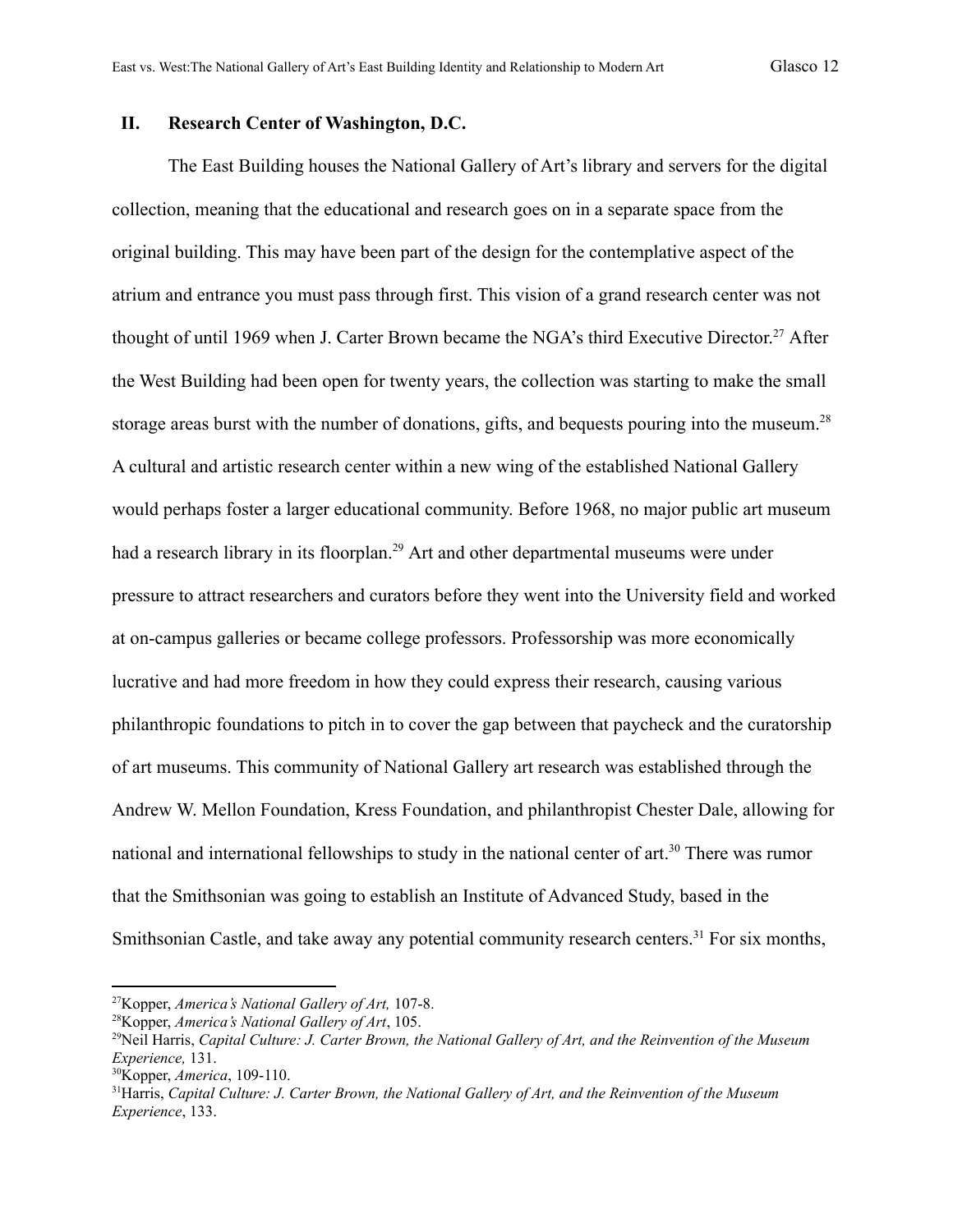Director Brown interviewed every academic, artist, general researcher of art, librarians, museum specialists, and foundation analysts to compile a paper explaining how the NGA would evolve with the new idea for a research center.<sup>32</sup> In addition to the library, office spaces for both wing's staffing were included, freeing space in the West Building to have each set of Curators and Collection Managers their own space to look after the objects.<sup>33</sup> Research in this new library-coded space was not just for books, but was actually created to house a budding photograph collection of over sixty thousand images, which today has grown to well over 3 million physical photographs and an even larger online collection.<sup>34</sup>

Though the research center located at the back of the East Building certainly caters to the eventual take-over of the internet and media sharing, part of the reason the East Building's center is so attractive is through the research of printed materials. The National Mall's collection of museums has grown to include several different styles to reflect the inner mission of the building. With the National Gallery of Art, it is different from the rest of Washington in its separated (above-ground separation, at least) wings with differing styles. Overall, the form of the East Building can be characterized as having Neo-Minimalist architectural elements. From far away, the wing's sleek and lavender-colored appearance, with some marble blocks slightly darker, creates almost a speckled effect. The two "ears" or towers form an "H" with the second floor's horizontal terrace connecting them as the middle line.

Separating the entrance from the terrace's floor is a light (almost white) pink slab of concrete with recessed lighting. It extends over the entrance and the installation space to the left of the current entrance. Further into the space on the ceiling is a repeating design of concave and

<sup>32</sup>Harris, *Capital Culture: J. Carter Brown, the National Gallery of Art, and the Reinvention of the Museum Experience*, 134-135.

<sup>33</sup>Kopper, *America's National Gallery of Art*, 110.

<sup>&</sup>lt;sup>34</sup>Frances P. Smyth and Tam. Curry. A Profile of the East Building : Ten Years at the National Gallery of Art, 1978-1988. Washington: The Gallery, 1989, 17.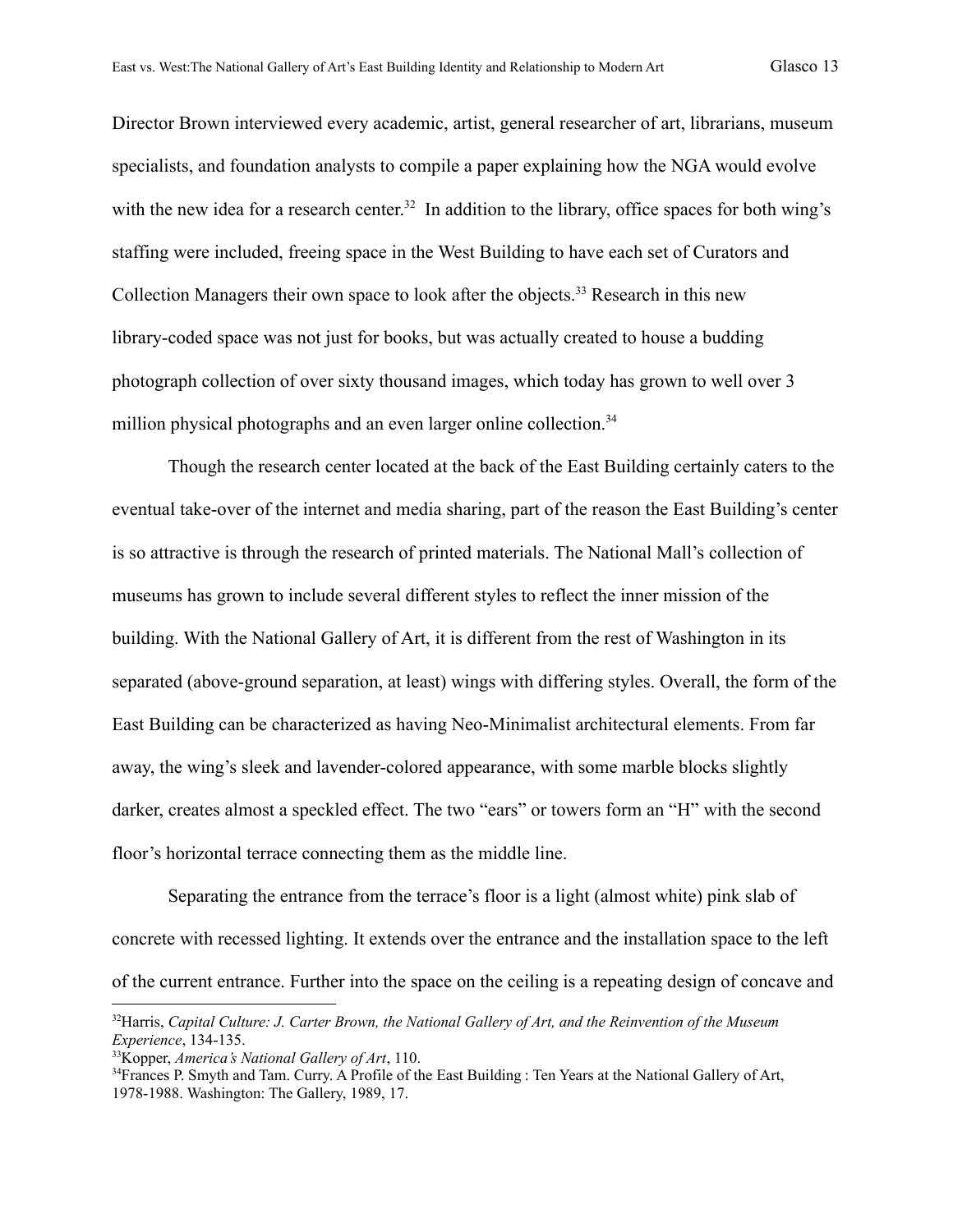convex carved triangle ceiling sconces. While currently being used for an installation of {So Sorry}, the doors are wrapped in vinyl behind the installation with pink marble pressing down on the tops of the doors, with large flat panel windows forming a clerestory above the doors. A razor-thin dividing wall separates into a new walkway that currently is used as the main entrance between the right end of the right tower's foundation. Though the main facade of the East Building is not ornamented traditionally like its predecessor, the subtle changes in color between blocks and the carved design under the overhanging terrace draws attention to the front of the building.

On the back end of the East Building is the same styling of six levels of interrelated concrete and panel windows. These windows and the small layer of darker atrium windows to the left make up the archives, library, and offices. At first, the library's regular rectangular form looks as if it were an afterthought in the overall design, but looking at an aerial view of the East Building, this butt-end creates the smallest end of the trapezoidal land plot and makes the most sense from using all of the plot for maximum use. These windows are all tinted, giving both the patrons of the office privacy, while reflecting the landscape of the Capitol Building at the viewer as a reminder of what space they are standing in. However, Pei does not want the minimalist message of the museum to be a memorial, "Look at all the memorials in Washington; they all have impressively big species to glorify an idea or a person. But art museums are not memorials. They should be designed to attract the public to come for sheer enjoyment."<sup>35</sup>

Space in the West Building was researched to fit an expanded collection while Pope was planning back in the 1930s, however, there was no underground system for storage and no above-ground space for large-scale conservation efforts, leaving the museum to rely on the Smithsonian system for outsourcing preventive and remedial care. The opening of the East

<sup>35</sup>Von Boehm, *Conversations with I.M. Pei*, 65-66.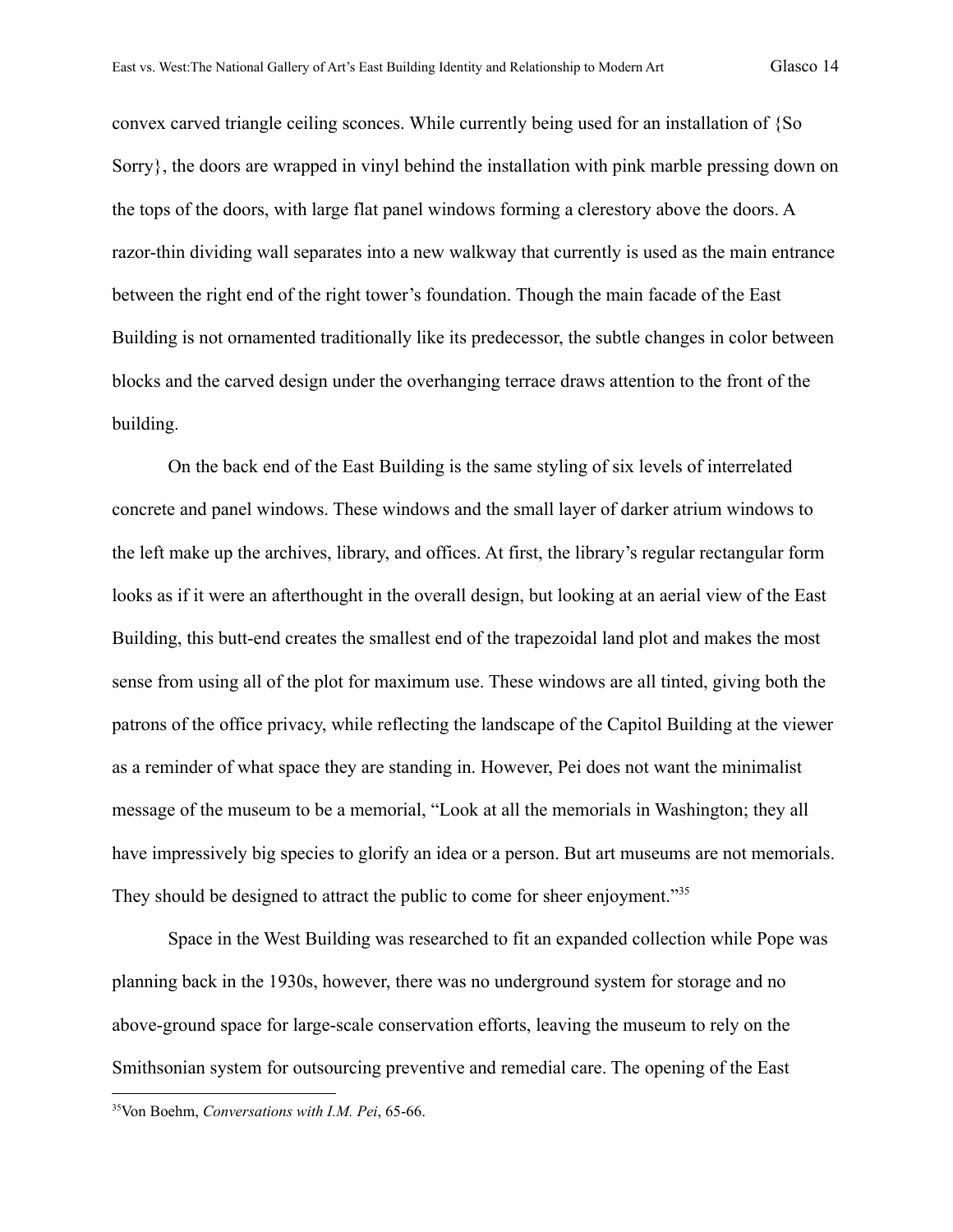Building doubled the square footage of the NGA's available exhibition space, which could then allow for twice the amount of visitors and educational researchers.<sup>36</sup> The National Archives is located a few blocks away from the East Building and Harris was not creating a research center to draw researchers away from the Archives and other museums, but rather to build upon the already established community to create a tighter connection between art and education.<sup>37</sup>

Harris explains the problem of the plaza, "...The National Capital Planning Commission was still vigorously objecting to the paved plaza because the design encouraged pedestrians to move across a busy street [Fourth Street] from one building to the other.They agreed to the plan only after the Gallery agreed to ban bus traffic [on Fourth Street] and to control pedestrian movement."<sup>38</sup> The solution of pedestrian control was the newly conceived concourse, or the connection tunnel underneath Fourth Street between the East and West Buildings. This pathway would have as an "airport effect" tunnel and interrupt pedestrian mobs on the street above ground, until the problem of whether or not the Gallery should create a moving walkway in the concourse to make the distance shorter for visitors.<sup>39</sup> This would be extremely expensive to fund, but was considered important enough to the comfort of visitors that is was quickly funded after 1971. Between the two buildings was a space meant to be the gift shop for the NGA as a neutral space for both museums' differing aesthetic merchandise.

As the concourse and gift shop evolved, the space around the gift shop would become the new restaurant and cafe. Rivalry within the Museum world was high, with the Metropolitan

<sup>36</sup>Kopper, *America's National Gallery of Art*, 112.

<sup>37</sup>Harris,*Capital Culture: J. Carter Brown, the National Gallery of Art, and the Reinvention of the Museum Experience,* 145.

<sup>38</sup>Harris, *Capital Culture: J. Carter Brown, the National Gallery of Art, and the Reinvention of the Museum Experience*146.

<sup>39</sup>Harris,*Capital Culture: J. Carter Brown, the National Gallery of Art, and the Reinvention of the Museum Experience*, 147.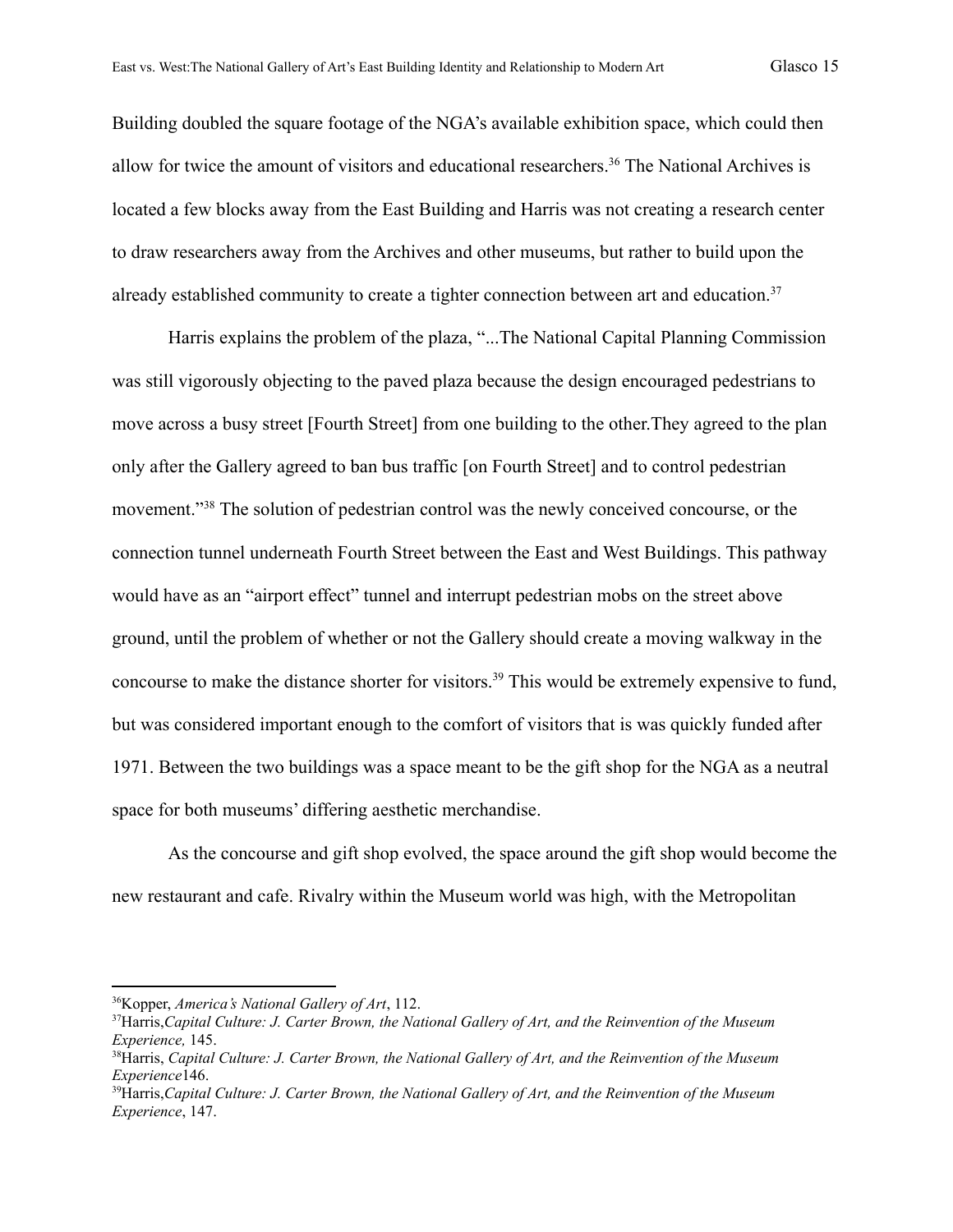Museum of Art's newly opened VIP dining space, *Fountain of Muses.*<sup>40</sup> This restaurant within the New York art museum fieldhad become a celebrity dining space instead of being open to the public like Brown was planning for the NGA. To cover some damage control, there would be a more-upscaled room for more VIP guests, featuring a two story water feature, eventually evolving into the main cascading installation of Pei's glass pyramids in the middle of the current cafeteria. Naming of this space was contested for a year; with anyone from American sculptor Alexander Calder (1898-1976) to Washington politicians putting in their own suggestions, eventually *Cascade Cafe* would win due to the unanimous appreciation for the water installation as the main attraction to the space.<sup>41</sup> Working as both an attraction and a piece of performance art, the cascading space adds ambient noise to the conversations of patrons within both the gift shop and the cafeteria, acting as a truly neutral space for both museums to be contemplated.

The three wings of the East Building are named the Towers, as their roofline resembles a medieval turret tower. Conceived by Pei himself, varying the heights of the roofline in order to create an interesting outer appearance would allow the East Building to fit within Washington, D.C.'s height regulations, and to have three separate spaces for large installations.<sup>42</sup> The three towers are each currently occupied with a room full of Alexander Calder's mobile sculptures (Tower 1), Mark Rothko's paintings (other side of Tower 1), and Barrett Newman's *Stations of the Cross* painting series (Tower 3). Having these three spaces gives each artist their own atmosphere for visitors to fully contemplate their work, especially in the religious case of Newman, but it also can sheer the artist away from comparison. One of the best feelings within a

<sup>40</sup>Harris,*Capital Culture: J. Carter Brown, the National Gallery of Art, and the Reinvention of the Museum Experience*, 148.

<sup>41</sup>Harris, *Capital Culture: J. Carter Brown, the National Gallery of Art, and the Reinvention of the Museum Experience,* 149.

<sup>42</sup>Von Boehm, *Conversations with I.M. Pei,* 66.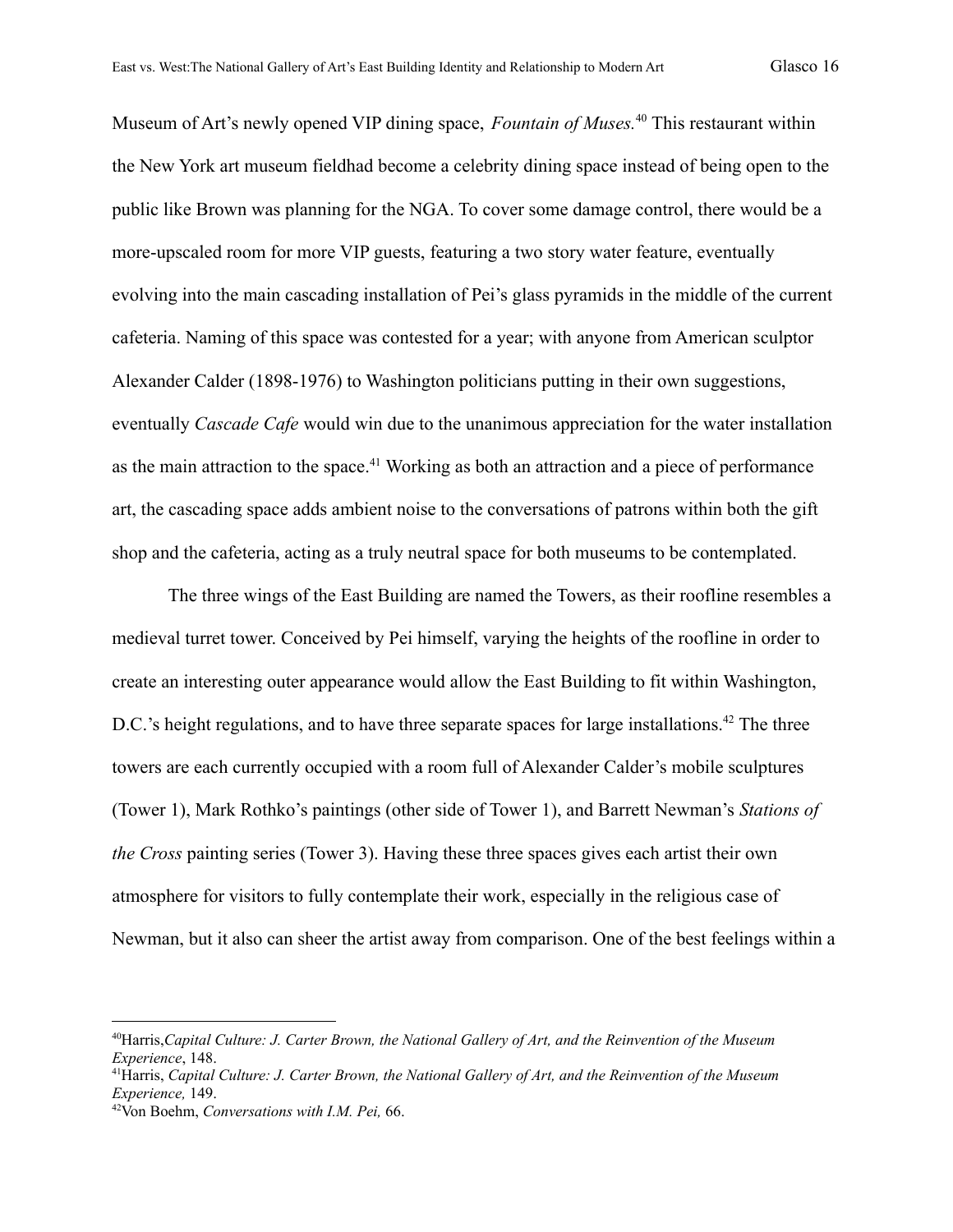art museum is going between galleries to see the progression of artistic styles and correlate them in context of each other instead of being random points in history.

Though, does giving each tower an open space give the artist a blank space to convey their message in full? Is it possible that the use of an entire tower floor dedicated to one artist could be interpreted as placing more emphasis on that artist rather than to have works by several artists to best represent that art movement? Pei's own ideals are blended with museology (the study of museums), to explain how both exhibitions that are more temporary and those that are site-specific installations in order to decide how the East Building feathers the line of art divisionism. Victoria Newhouse, an art critic of New York, states that the overall architecture of an art museum reflect its insides no matter how much the architect wishes to convey a neutral stance.<sup>43</sup> However, the blank, rectilinear forms of the interior galleries of most art museums, like the Solomon R. Guggenheim in New York, are static and will never be able to truly create an environment fully within the artist's vision.<sup>44</sup> This is the success of the East Building Towers. Having such a dynamic space creates an immediate air of intrigue for the visitor that will continue into intrigue for the installation.

During the opening in 1978, a critic wrote that the Tower installation hall should stay empty in order for the visitor to truly see the emptiness forced to be perceived as art, then evolved into a grotesque display of "primitive" modern art that was detrimental to the "sanctity of the Capitol of the United States."<sup>45</sup> It is true that the Capitol Building and the White House are sanctified in their architecturally conservative motifs, but they were built much earlier when the nation's identity was wildly changing, that there needed to be a visual foundation for outsiders to

<sup>43</sup> Victoria Newhouse. "Pei, Painting, and Sculpture: The Perception of Art in the East Building." *Studies in the History of Art* 73 (2009): 64–79. [http://www.jstor.org/stable/42622473.](http://www.jstor.org/stable/42622473)

<sup>44</sup> Newhouse, "Pei, Painting, and Sculpture: The Perception of Art in the East Building*,"* 66-67.

<sup>45</sup>Alofsin, "The Opening of the East Building: Acclaim and Critique," 50.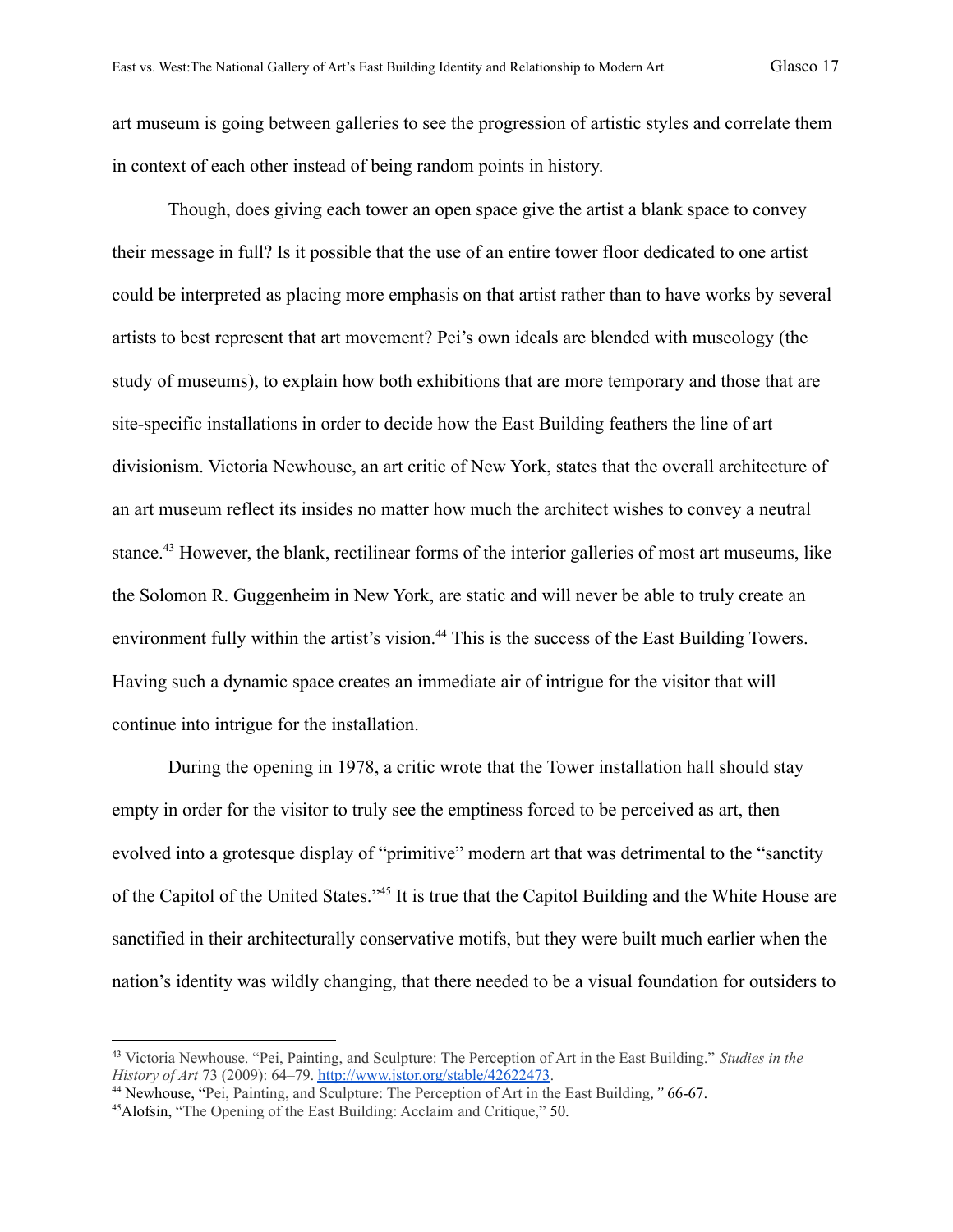know American values. But as a nation, the United States has evolved, especially in how the country views art. Bringing in a Chinese-American architect like Pei to design such a large museum of a new national collection was sure to bring up any conservation values. Today, the newer museums that focus on underrepresented communities are still the focal point of traditional American exclusionism, though they are large parts of the United State's growth and success as a melting pot.

Herein lies the problem with spaces like this in the East Building, the two mostly permanent installations, Calder and Newman, are both large parts of an exclusive canon. Though their installations are great representations of the way architecture can transform a space, leaving these two exhibitions up for so long in their own spaces does not give the spotlight to any underrepresented artists that the East building has collections of. The East Building has been working to be more inclusive in their collection, though the beginning of the museum was started by Mellon, who was a fan of a more conservative modern canon of art.

## **III. The Architecture of the Art Museum After the East Building in relation to the Bilbao Effect**

In 2004, after a stunning career on the National Mall, the East Building was awarded the American Institute of Architecture's *Twenty-Five Year Award,* meant for monuments or structures with significant architectural ideals that have "...withstood the test of time."<sup>46</sup> The unusual footprint and neo-minimalist forms of the East Building were built in the late 20th century, as the art museum scene was gaining attention with the Guggenheim family of New York City pioneering international collection successes. Two Guggenheim museums were established before the East Building; The Solomon R. Guggenheim Museum in New York City was built in 1937, and the Peggy Guggenheim Collection in Venice, Italy, was built in 1951.

<sup>46</sup>Alofsin, "The Opening of the East Building: Acclaim and Critique."*,* 47.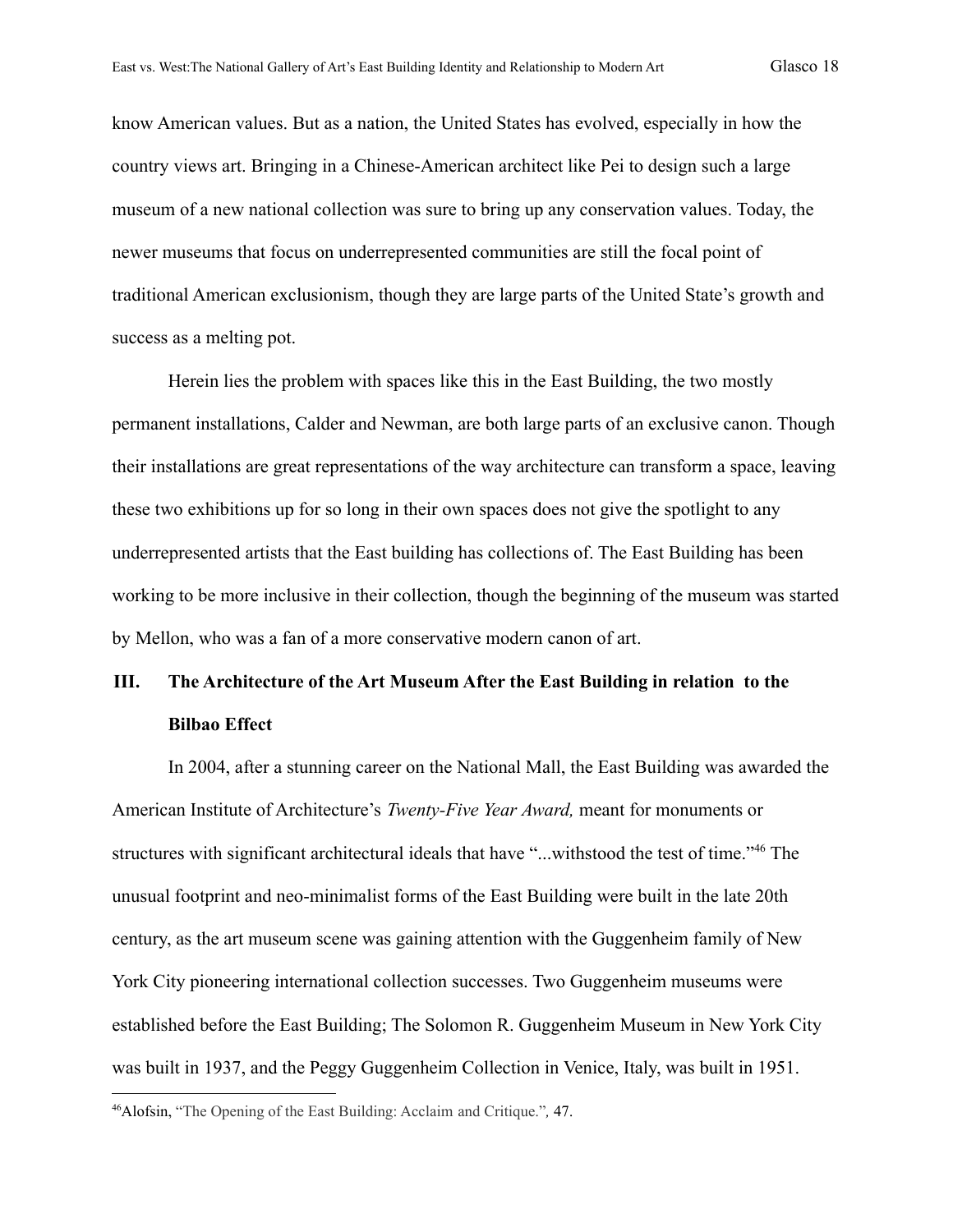Both museums were unconventional in their facades, the New York Guggenheim featuring a striped rotunda amid steel skyscrapers and the Peggy Guggenheim building a bright white marble against Venice's warm-toned cityscape. Though not coined until the construction of the Guggenheim Bilbao Museum of Modern Art in the 1990s, the "Guggenheim Effect" or more specifically for the Guggenheim Bilbao building, the "Bilbao Effect" is a theory of the relationship between an architecturally unconventional art museum and its surrounding host city's economic status and artistic value as a community. 47

The National Gallery of Art's East Building is part of America's legacy of art museums influencing their surroundings by attracting visitors for both its exterior and its collection of art. Art museums in American tradition are seen as repositories of the national artistic treasures and must be pleasing to the average visitor to keep their status as a landmark for the art community.<sup>48</sup>

The Hirschorn Museum of Modern Art began construction in 1969, and paralleled the East Building's construction. There was an intangible rivalry between the two art museums since they were both trying to represent the modern art canon, however, the Hirschorn had an advantage that the collection was from Joseph Hirschorn. It was also federally funded, though the museum was meant to be more of the "deviant" from modern art canon, such as more of the newer avant-garde. The slowly curving inside of the Hirschorn was meant to resemble the inside of the Solomon R. Guggenheim Museum in New York, directly contrasting to the angular floorplan of the East Building across the National Mall from it.

Pei was certainly aware of Hirschorn and Guggenheim's desire to elevate art above the normal person, and he instead decided to use the progression of modern architecture into the

<sup>47</sup>Sophia Psarra. *Architecture and Narrative : The Formation of Space and Cultural Meaning*. Milton Park, Abingdon, Oxon : Routledge, 2009.

<sup>48</sup>Harris, *Capital Culture: J. Carter Brown, the National Gallery of Art, and the Reinvention of the Museum Experience*, 22-24.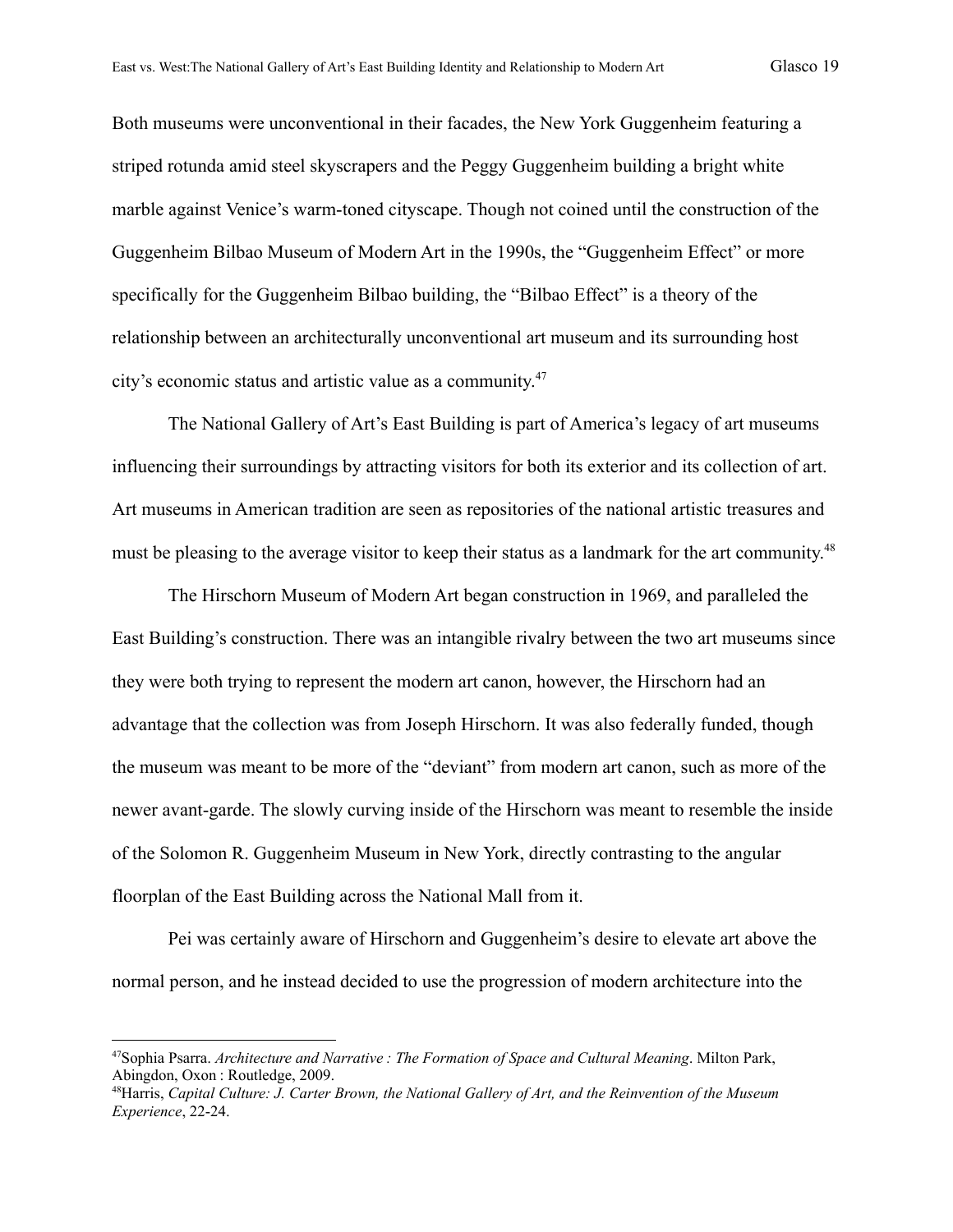upper-class ornamented buildings of the National Mall designed by the large Smithsonian campus, This modernist design of the East Building has given many architects the green light for their experimentation with museums, the two most famous being Zaha Hadid (1950-2016) of the Eli and Edythe Broad Art Museum and Frank Gehry (1929-Present) of the Guggenheim Bilbao.

The National Mall has evolved since 1971, there have been several new museums with new architecture that may have borrowed expressive architecture from the East Building: such as the National Museum of the American Indian, National Museum of African American History and Culture, and the National Museum of Women in the Arts. Though these museums are not necessarily focused on just art, there is a connection between Pei's identity in D.C. and the new evolution beyond classical architecture on the National Mall. Reactions at the 1978 opening of the East Building where it is called "plain" or "boring" run much deeper than just a surface-level aesthetic preference. American history is steeped in Manifest Destiny, a theory that the colonizers of North America bring "civilization" rather than respecting the aboriginal communities, and the traditional architecture of the Greeks and Romans are a representation of the conquering of civilization over the uncivilized.<sup>49</sup> By taking away the traditional ornamentation, the East Building is seemingly not representing those values of patriotism.

Though the East Building was an extension of the National Gallery, it needed a separate governing body since the artworks would be aesthetically different than the West Building's exhibitions. When the East Building first opened in 1971, there were only seven finished art pieces ready for exhibition because Pei and Brown were in charge of finding the artists in their spare time instead of the work being delegated to a curator.<sup>50</sup> This may be the cause for why there is a dichotomy of collection aesthetics within the East Building, causing some critics to ask

<sup>49</sup>Alofsin, "The Opening of the East Building: Acclaim and Critique."*,* 53.

<sup>50</sup> Harris, *Capital Culture: J. Carter Brown, the National Gallery of Art, and the Reinvention of the Museum Experience*, 151.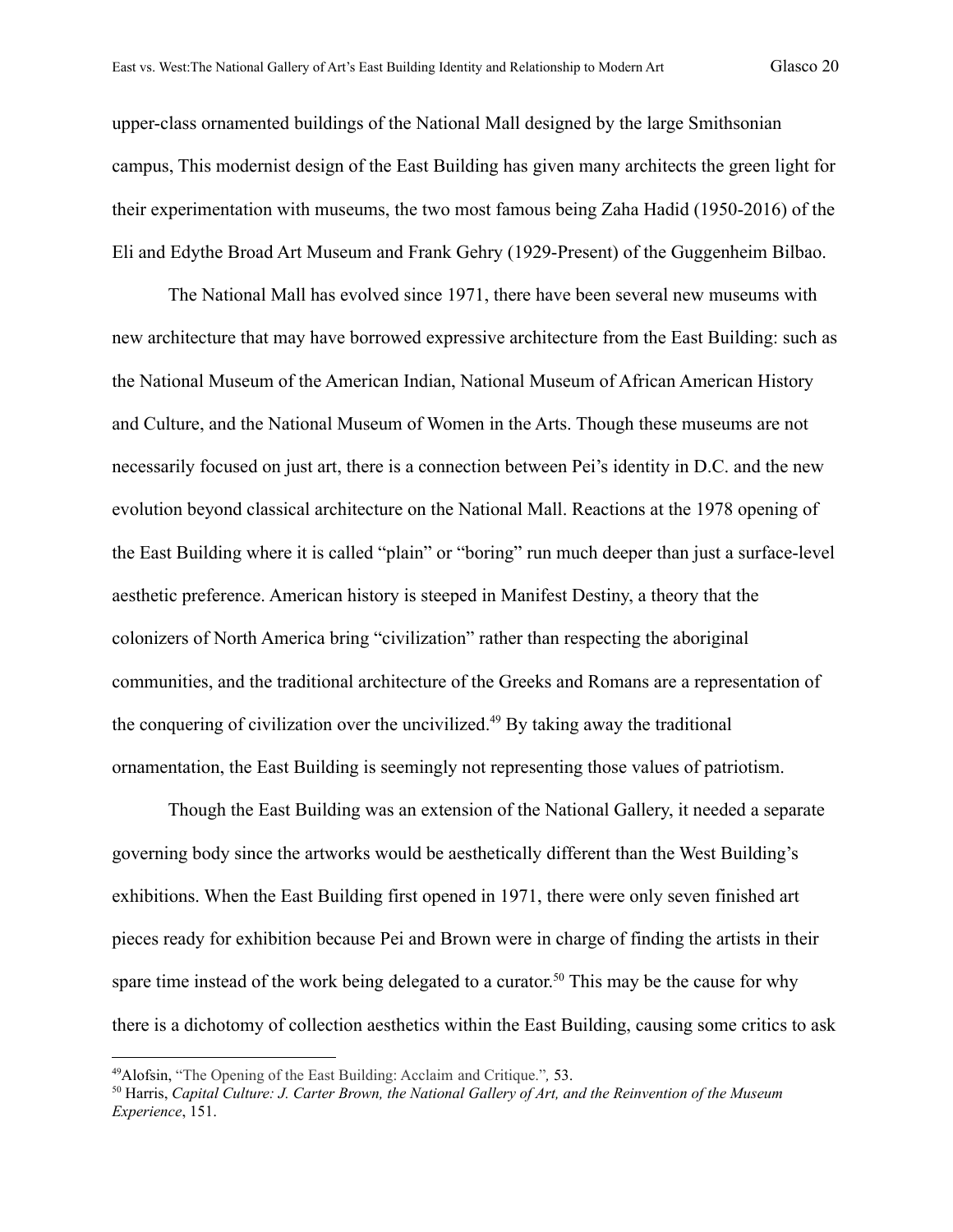questions about the intangible representation of modern and contemporary art within the National Mall. As Pei grappled with designing an addition to a classically ornamented building, the conversation of how to represent art that was deemed out of classical art canon to the normal visitor. Overall, looking at the way the East Building has dealt with art history has been a generally positive impact on Washington, D.C.'s field are art historical research. It was the first public art museum with a planned research center and is the first national museum to have a dedicated place for educational historical research. I believe that the way I.M. Pei's cultural relationship with architecture has evolved has created a successful space for artists to express their commentary without being influenced negatively by the museum's architecture. The "Bilbao Effect"-ification of the East Building has definitely caused an uptick in the visitor numbers, but I believe that the East Building is more recognized for its overall atmosphere as a piece of art both inside and out.

Bibliography